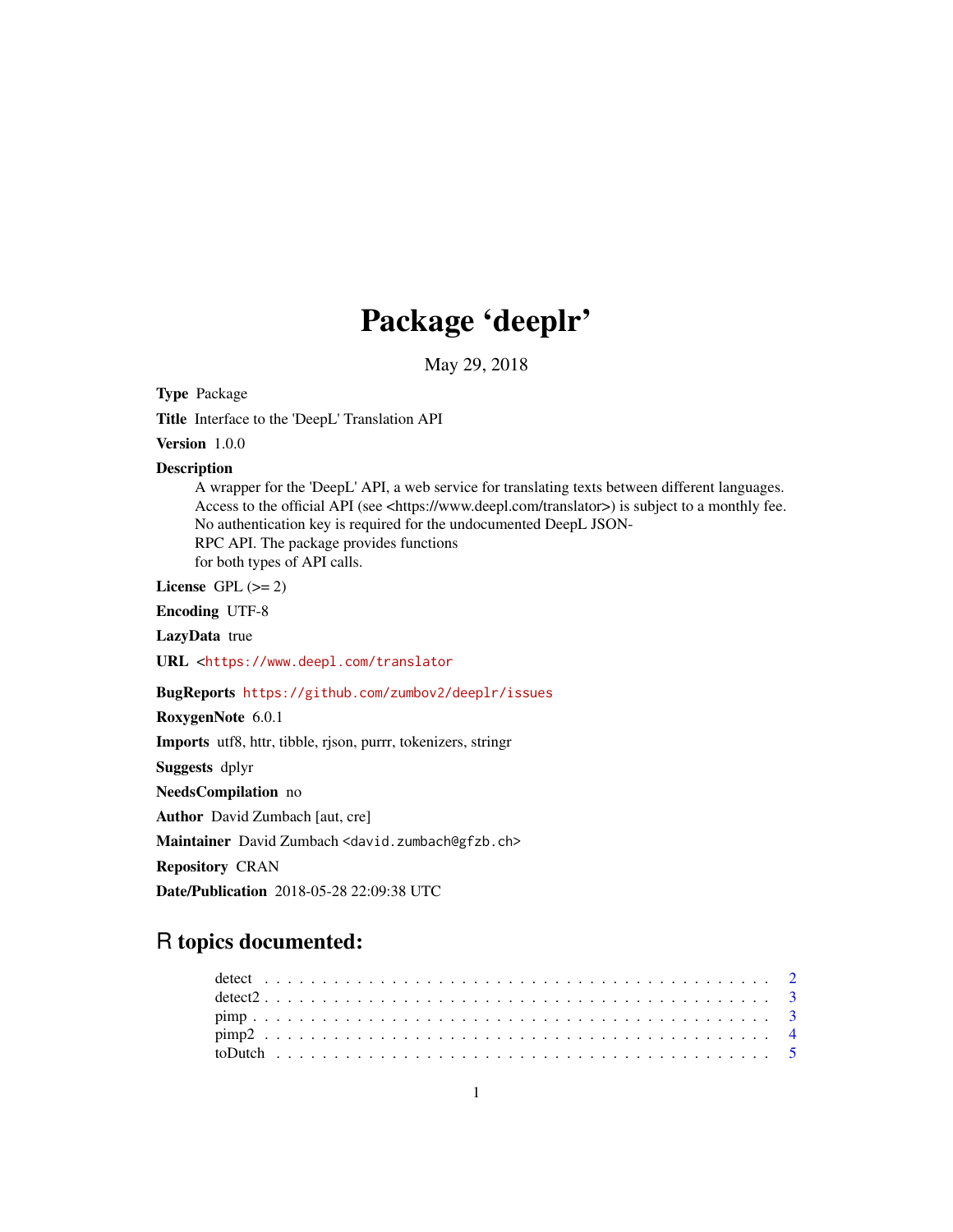#### <span id="page-1-0"></span>2 detect and  $\alpha$  detect and  $\alpha$  detect and  $\alpha$  detect and  $\alpha$  detect and  $\alpha$  detect and  $\alpha$  detect and  $\alpha$  detect and  $\alpha$  detect and  $\alpha$  detect and  $\alpha$  detect and  $\alpha$  detect and  $\alpha$  detect and  $\alpha$  detect and

| $\overline{8}$ |  |
|----------------|--|
|                |  |
|                |  |
|                |  |
|                |  |
|                |  |
|                |  |
|                |  |
|                |  |
|                |  |
|                |  |
|                |  |
|                |  |
|                |  |
|                |  |
|                |  |

## $\bf 30$  $\bf 30$

detect *Detect the language of a text using the official DeepL Translator API*

## Description

detect detects the language of a text using the official DeepL Translator API. English, German, French, Spanish, Italian, Dutch and Polish are currently available. To use this service, an authentication key is required.

## Usage

```
detect(text, auth_key = "your_key")
```
## Arguments

| text     | text to be translated. Only UTF8-encoded plain text is supported. May contain |
|----------|-------------------------------------------------------------------------------|
|          | multiple sentences. The request size should not exceed 30 kbytes.             |
| auth_kev | DeepL authentication key which provides access to the API.                    |

## Examples

detect("My name is Hans.", auth\_key = "my\_key")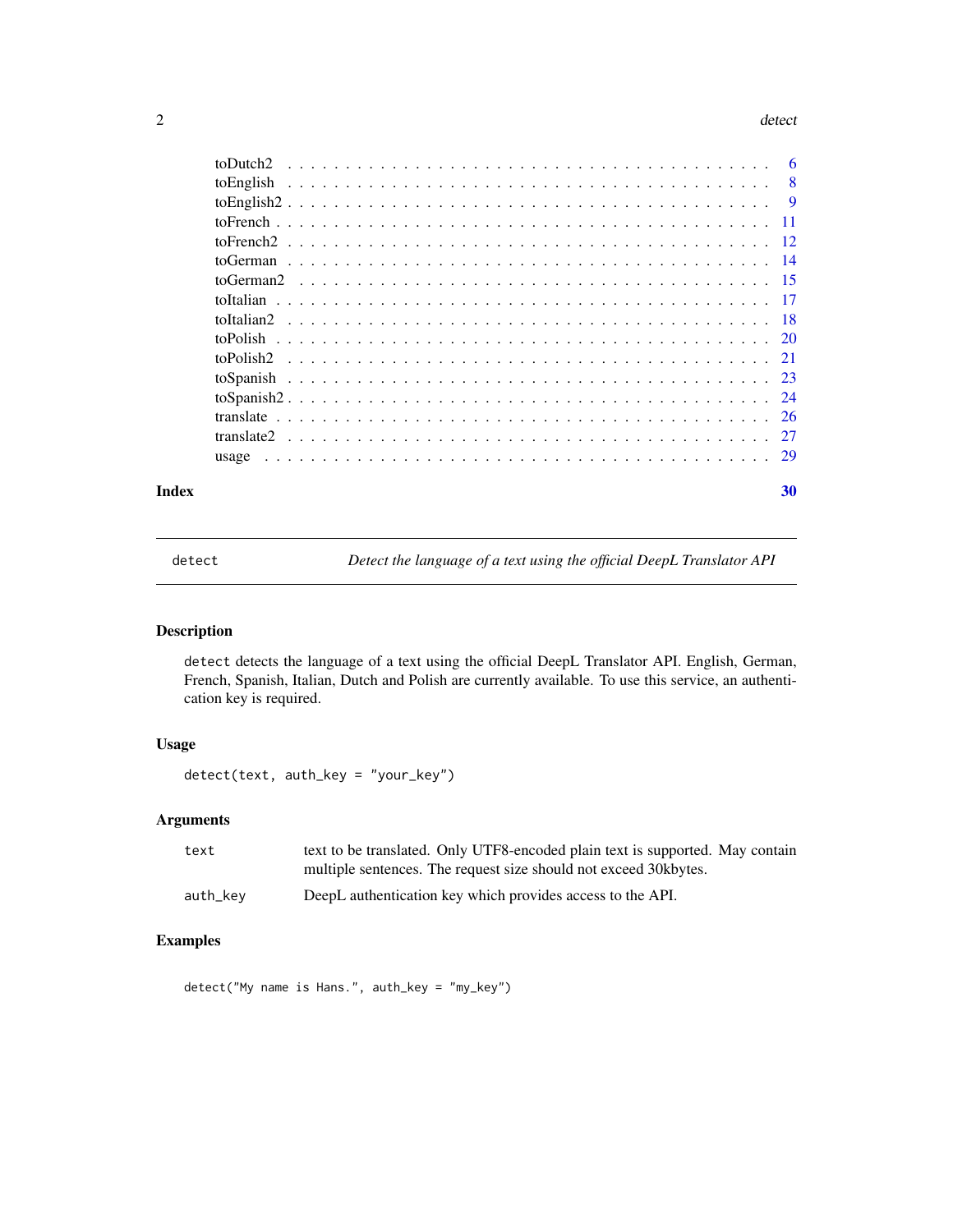<span id="page-2-0"></span>

detect2 detects the language of a text using the undocumented JSON-RPC DeepL API. English, German, French, Spanish, Italian, Dutch and Polish are currently available. No authentication key is required to use this service.

## Usage

```
detect2(text)
```
### Arguments

text text to be translated. Must not exceed 5000 characters. Only UTF8-encoded plain text is supported. May contain multiple sentences.

#### Examples

detect2("My name is Hans.")

pimp *Fix and improve texts using the official DeepL Translator API*

#### Description

pimp translates a text into a help language and then back into the original language using the official DeepL Translator API. To use this service, an authentication key is required.

#### Usage

```
pimp(text, help_lang, auth_key = "your_key")
```

| text      | text to be translated. Only UTF8-encoded plain text is supported. May contain<br>multiple sentences. The request size should not exceed 30 kbytes. |
|-----------|----------------------------------------------------------------------------------------------------------------------------------------------------|
| help_lang | language used as a help language for reverse translation. Can be one of the<br>following:                                                          |
|           | • EN English                                                                                                                                       |
|           | • DE German                                                                                                                                        |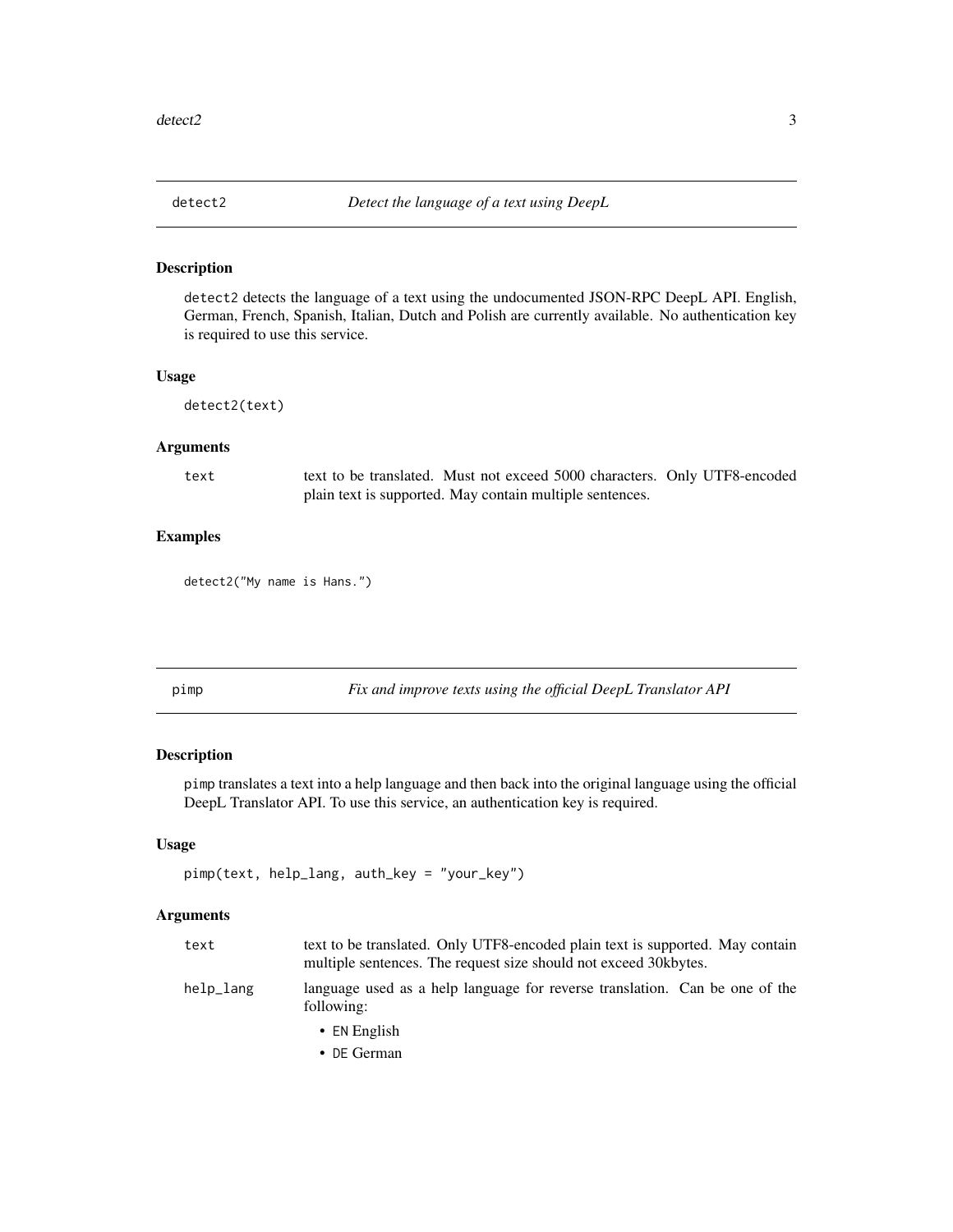<span id="page-3-0"></span>

|          | $\bullet$ FR French                                        |
|----------|------------------------------------------------------------|
|          | • ES Spanish                                               |
|          | • IT Italian                                               |
|          | • NL Dutch                                                 |
|          | • PL Polish                                                |
| auth_key | DeepL authentication key which provides access to the API. |

## Examples

```
pimp("In former times I lived in Zurich", help_lang = "DE", auth_key = "my_key")
```
pimp2 *Fix and improve texts using DeepL*

## Description

pimp2 translates a text into a help language and then back into the original language using the undocumented JSON-RPC DeepL API. No authentication key is required to use this service.

## Usage

pimp2(text, help\_lang)

## Arguments

| text      | text to be translated. Must not exceed 5000 characters. Only UTF8-encoded<br>plain text is supported. May contain multiple sentences. |
|-----------|---------------------------------------------------------------------------------------------------------------------------------------|
| help_lang | language used as a help language for reverse translation. Can be one of the<br>following:                                             |
|           | $\bullet$ EN English                                                                                                                  |
|           | $\bullet$ DE German                                                                                                                   |
|           | $\bullet$ FR French                                                                                                                   |
|           | $\cdot$ ES Spanish                                                                                                                    |
|           | • IT Italian                                                                                                                          |
|           | • NL Dutch                                                                                                                            |
|           | • PL Polish                                                                                                                           |

## Examples

pimp2("In former times I lived in Zurich", help\_lang = "DE")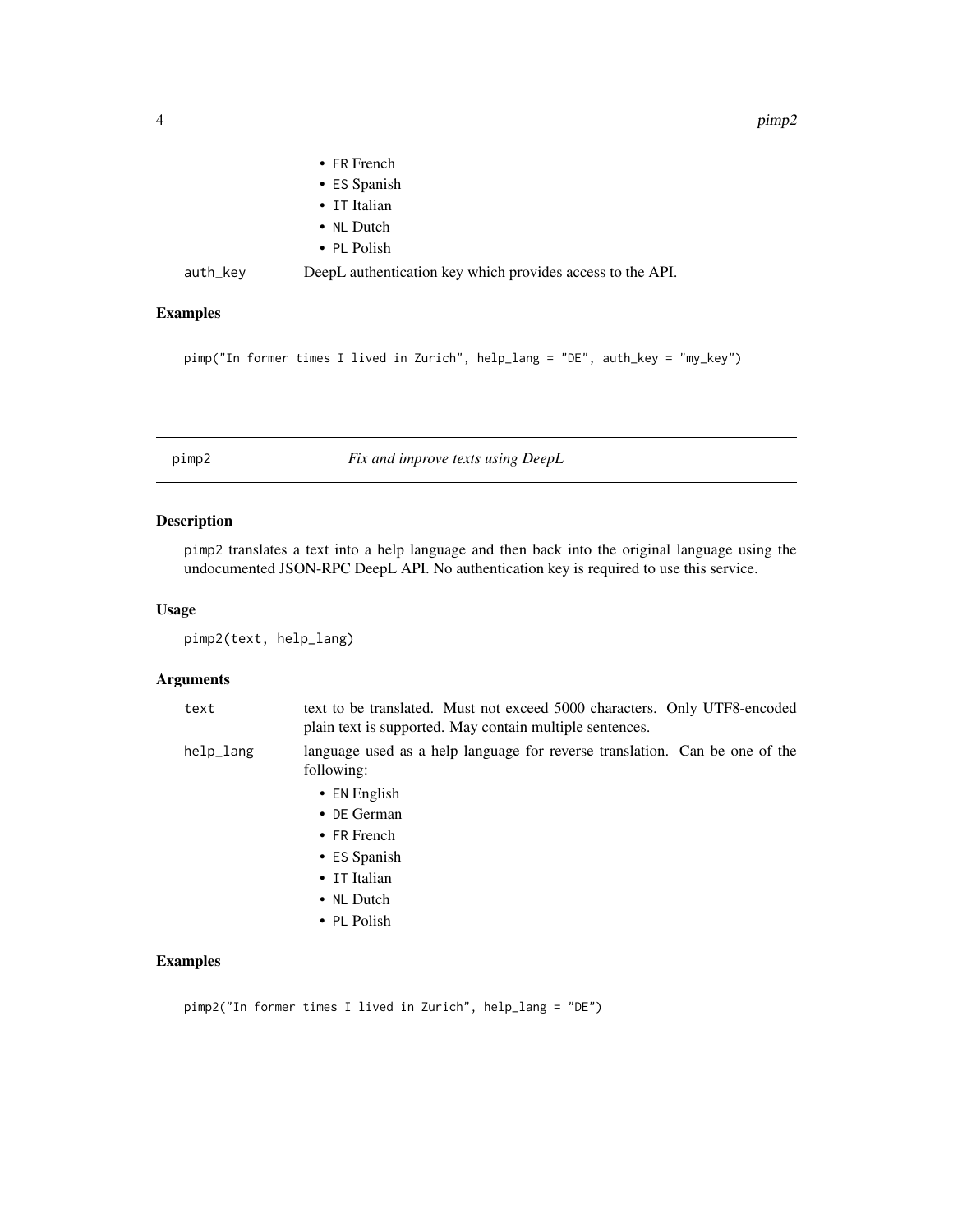<span id="page-4-0"></span>

toDutch translates a text from English, German, French, Spanish, Italian or Polish into Dutch using the official DeepL Translator API. To use this service, an authentication key is required.

## Usage

```
toDutch(text, source_lang = NULL, tag_handling = NULL,
  split_sentences = TRUE, preserve_formatting = FALSE, get_detect = FALSE,
  auth_key = "your_key")
```

| text                | text to be translated. Only UTF8-encoded plain text is supported. May contain<br>multiple sentences. The request size should not exceed 30kbytes.                                                                      |
|---------------------|------------------------------------------------------------------------------------------------------------------------------------------------------------------------------------------------------------------------|
| source_lang         | language of the text to be translated. Can be one of the following:                                                                                                                                                    |
|                     | • EN English                                                                                                                                                                                                           |
|                     | • DE German                                                                                                                                                                                                            |
|                     | • FR French                                                                                                                                                                                                            |
|                     | • ES Spanish                                                                                                                                                                                                           |
|                     | • IT Italian                                                                                                                                                                                                           |
|                     | • PL Polish                                                                                                                                                                                                            |
|                     | If parameter is null, the API will try to detect the language of the source                                                                                                                                            |
| tag_handling        | if set to "xml", the translation engine tries to find matches for XML enclosed<br>words in the translated sentence and enclose them with the same tags. If no<br>matching words are found, the tags are removed.       |
| split_sentences     |                                                                                                                                                                                                                        |
|                     | if TRUE, the translation engine splits the input into sentences. If only one sen-<br>tence is translated, it is recommended to set to FALSE to prevent the engine from<br>unintentionally splitting the sentence.      |
| preserve_formatting |                                                                                                                                                                                                                        |
|                     | if TRUE, the translation engine tries to preserve some aspects (e.g. punctuation<br>at the beginning and end of the sentence, upper/lower case at the beginning of<br>the sentence) of the formatting.                 |
| get_detect          | if TRUE, the language detected for the source text is also inclued in the response.<br>It corresponds to the value of the argument source_lang if it was specified. If<br>FALSE, only the translated text is returned. |
| auth_key            | DeepL authentication key which provides access to the API.                                                                                                                                                             |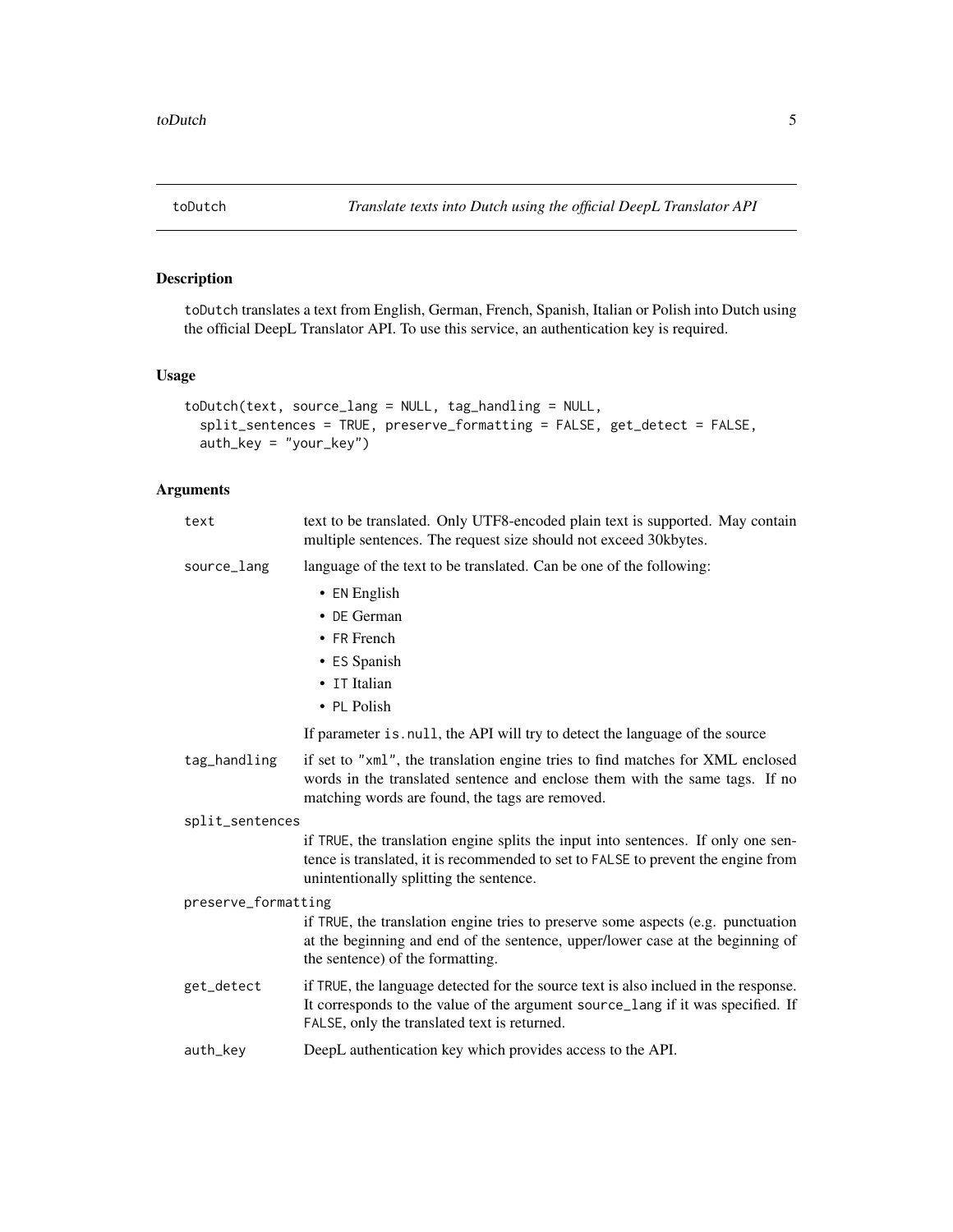#### <span id="page-5-0"></span>Details

To get an authentication key, you need to register for a DeepL Pro account ([https://www.deepl.](https://www.deepl.com/pro.html) [com/pro.html](https://www.deepl.com/pro.html)). This currently costs 20 euros per month and allows the translation of 1,000,000 characters per month (see <https://www.deepl.com/pro-pricing.html>).

## Value

If get\_detect is set to FALSE a character vector containing the translation is returned. Otherwise, a data.frame (tibble::tibble) is returned with the following columns:

- translation the translated text.
- source\_lang detected or specified language of the input text.

#### References

[DeepL API documentations](https://www.deepl.com/api.html)

### Examples

```
# Simple translation
toDutch("Hallo Welt!", auth_key = "my_key")
# Customized translator applied to multiple strings
txt1 <- c("My name is Albert.", "I'm a physicist.", "I was born in 1879 in Ulm.")
translator1 <- function(t) toDutch(text = t, auth_key = "x")
purrr::map_chr(txt1, translator1)
# Customized translator applied to multiple strings (with language detection response)
txt2 <- c("Je m'appelle Jean.", "Ich bin Arzt.", "I'm from Wales")
translator2 <- function(t) toDutch(text = t, get_detect = T, auth_key = "x")
purrr::map_df(txt2, translator2)
```
toDutch2 *Translate texts into Dutch using DeepL*

#### Description

toDutch2 ranslates a text from English, German, French, Sapnish, Italian or Polish into Dutch using the undocumented JSON-RPC DeepL API. No authentication key is required to use this service.

```
toDutch2(text, source_lang = NULL, get_detect = FALSE)
```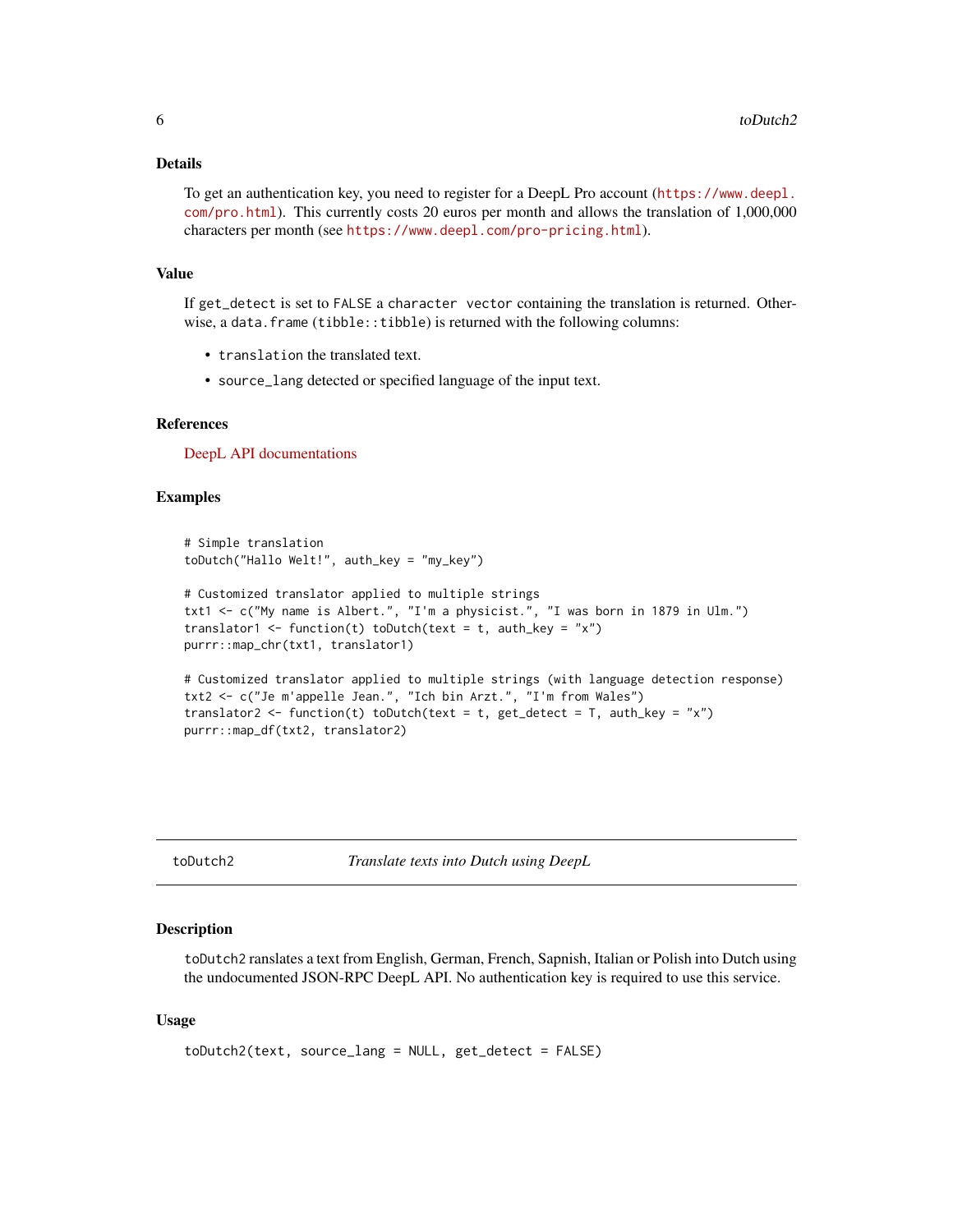#### toDutch2 7

#### Arguments

| text        | text to be translated. Must not exceed 5000 characters. Only UTF8-encoded<br>plain text is supported. May contain multiple sentences.                                                                                  |
|-------------|------------------------------------------------------------------------------------------------------------------------------------------------------------------------------------------------------------------------|
| source_lang | language of the text to be translated. Can be one of the following:                                                                                                                                                    |
|             | $\bullet$ EN English                                                                                                                                                                                                   |
|             | $\bullet$ DE German                                                                                                                                                                                                    |
|             | • FR French                                                                                                                                                                                                            |
|             | • ES Spanish                                                                                                                                                                                                           |
|             | • IT Italian                                                                                                                                                                                                           |
|             | $\cdot$ PL Polish                                                                                                                                                                                                      |
|             | If parameter is null, the API will try to detect the language of the text.                                                                                                                                             |
| get_detect  | if TRUE, the language detected for the source text is also inclued in the response.<br>It corresponds to the value of the argument source lang if it was specified. If<br>FALSE, only the translated text is returned. |

## Value

If get\_detect is set to FALSE a character vector containing the translation is returned. Otherwise, a data.frame (tibble::tibble) is returned with the following columns:

- translation the translated text(s).
- source\_lang detected or specified language of the input text.

```
# Simple translation
toDutch2("Hallo Welt!")
# Customized translator applied to multiple strings
txt1 <- c("My name is Albert.", "I'm a physicist.", "I was born in 1879 in Ulm.")
purrr::map_chr(txt1, toDutch2)
# Customized translator applied to multiple strings (with language detection response)
txt2 <- c("Je m'appelle Jean.", "Ich bin Arzt.", "I'm from Wales")
translator2 <- function(t) toDutch2(text = t, get_detect = T)
purrr::map_df(txt2, translator2)
```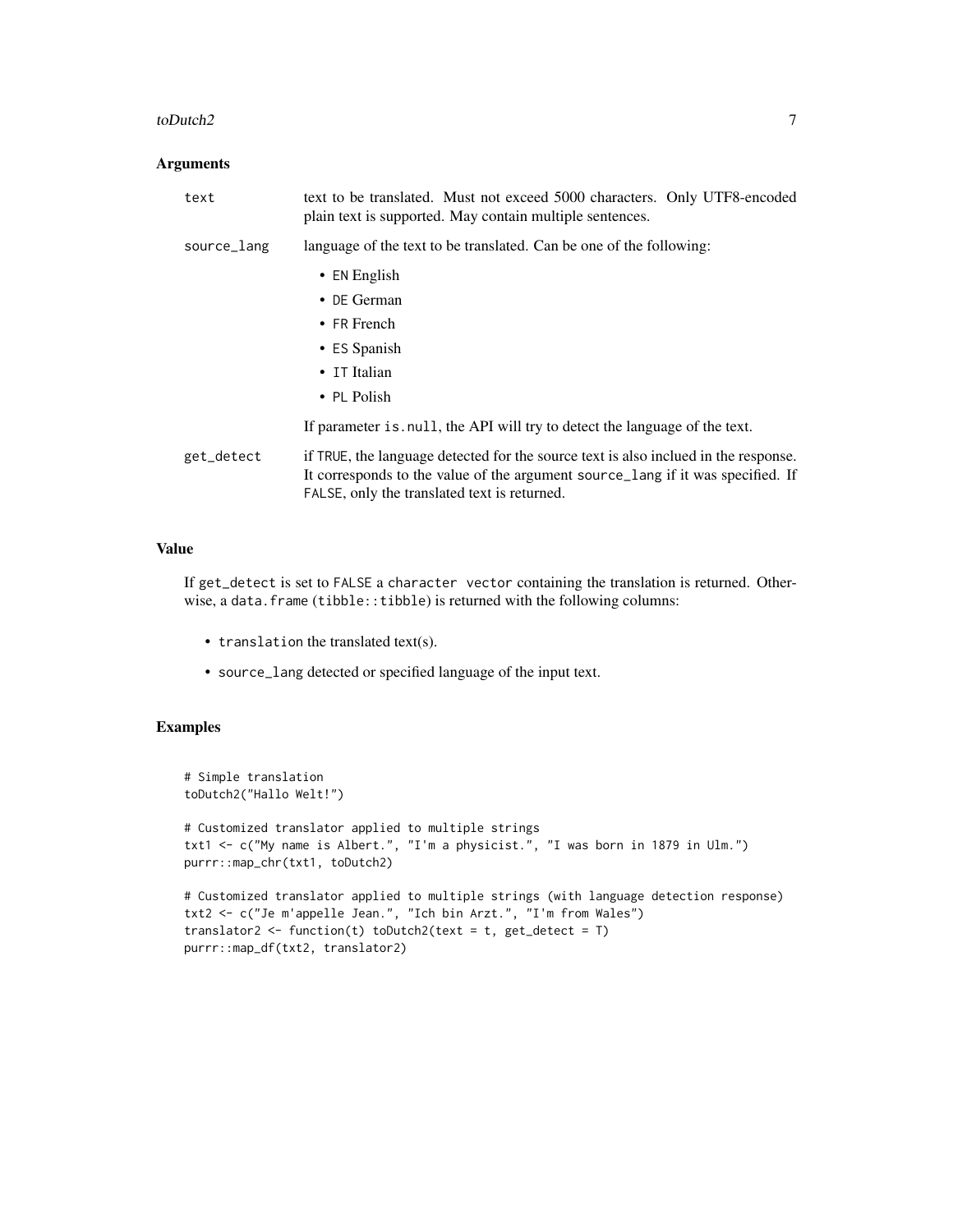toEnglish translates a text from German, French, Spanish, Italian, Dutch or Polish into English using the official DeepL Translator API. To use this service, an authentication key is required.

## Usage

```
toEnglish(text, source_lang = NULL, tag_handling = NULL,
  split_sentences = TRUE, preserve_formatting = FALSE, get_detect = FALSE,
  auth_key = "your_key")
```

| text                | text to be translated. Only UTF8-encoded plain text is supported. May contain<br>multiple sentences. The request size should not exceed 30kbytes.                                                                      |
|---------------------|------------------------------------------------------------------------------------------------------------------------------------------------------------------------------------------------------------------------|
| source_lang         | language of the text to be translated. Can be one of the following:                                                                                                                                                    |
|                     | $\bullet$ DE German                                                                                                                                                                                                    |
|                     | • FR French                                                                                                                                                                                                            |
|                     | • ES Spanish                                                                                                                                                                                                           |
|                     | • IT Italian                                                                                                                                                                                                           |
|                     | • NL Dutch                                                                                                                                                                                                             |
|                     | • PL Polish                                                                                                                                                                                                            |
|                     | If parameter is . null, the API will try to detect the language of the source.                                                                                                                                         |
| tag_handling        | if set to "xml", the translation engine tries to find matches for XML enclosed<br>words in the translated sentence and enclose them with the same tags. If no<br>matching words are found, the tags are removed.       |
| split_sentences     |                                                                                                                                                                                                                        |
|                     | if TRUE, the translation engine splits the input into sentences. If only one sen-<br>tence is translated, it is recommended to set to FALSE to prevent the engine from<br>unintentionally splitting the sentence.      |
| preserve_formatting |                                                                                                                                                                                                                        |
|                     | if TRUE, the translation engine tries to preserve some aspects (e.g. punctuation<br>at the beginning and end of the sentence, upper/lower case at the beginning of<br>the sentence) of the formatting.                 |
| get_detect          | if TRUE, the language detected for the source text is also inclued in the response.<br>It corresponds to the value of the argument source_lang if it was specified. If<br>FALSE, only the translated text is returned. |
| auth_key            | DeepL authentication key which provides access to the API.                                                                                                                                                             |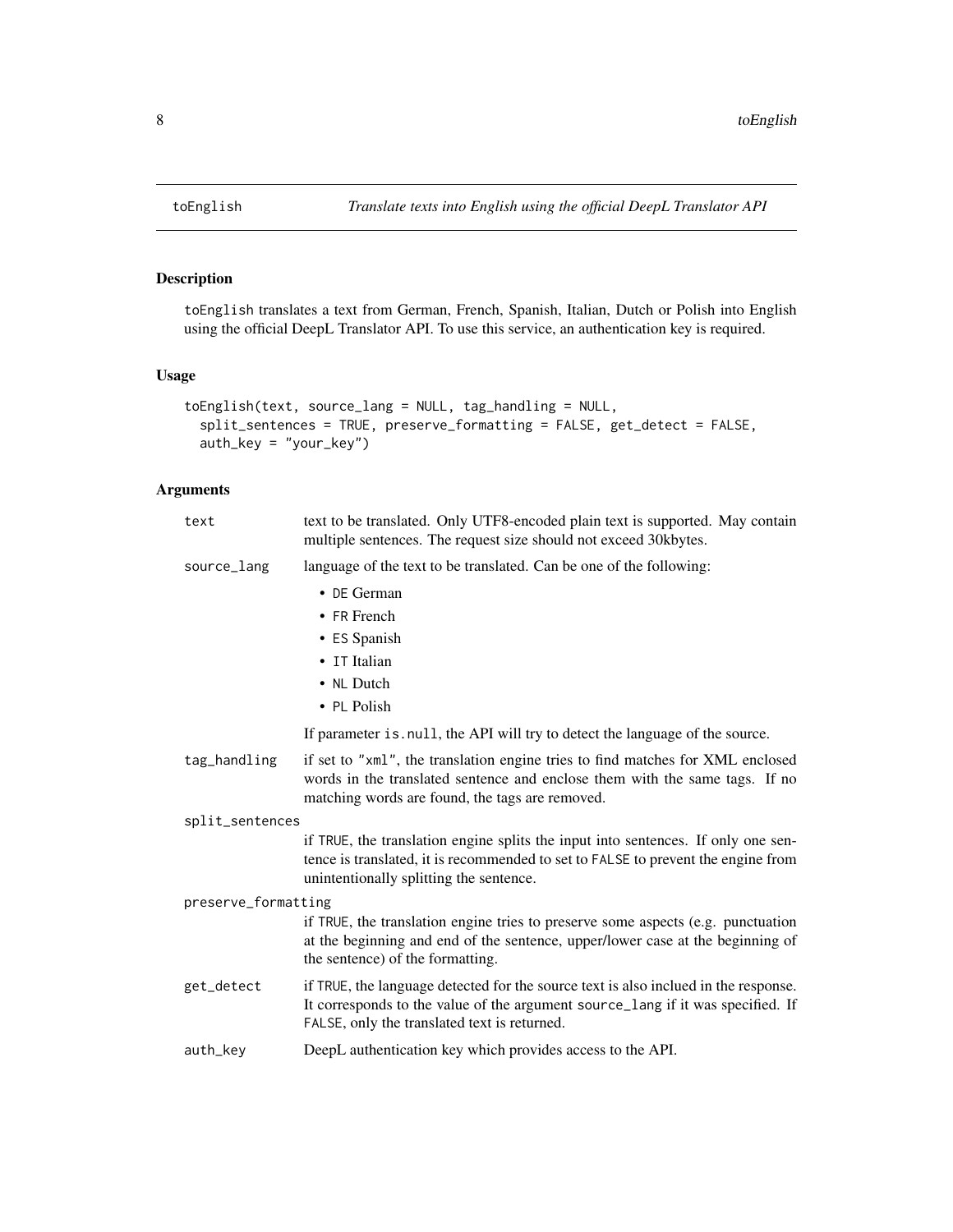#### <span id="page-8-0"></span>toEnglish2 9

## Details

To get an authentication key, you need to register for a DeepL Pro account ([https://www.deepl.](https://www.deepl.com/pro.html) [com/pro.html](https://www.deepl.com/pro.html)). This currently costs 20 euros per month and allows the translation of 1,000,000 characters per month (see <https://www.deepl.com/pro-pricing.html>).

#### Value

If get\_detect is set to FALSE a character vector containing the translation is returned. Otherwise, a data.frame (tibble::tibble) is returned with the following columns:

- translation the translated text.
- source\_lang detected or specified language of the input text.

#### References

[DeepL API documentations](https://www.deepl.com/api.html)

#### Examples

```
# Simple translation
toEnglish("Hallo Welt!", auth_key = "my_key")
```

```
# Customized translator applied to multiple strings
txt1 <- c("Mein Name ist Albert.", "Ich bin Physiker.", "Ich wurde 1879 in Ulm geboren.")
translator1 <- function(t) toEnglish(text = t, auth_key = "x")
purrr::map_chr(txt1, translator1)
```

```
# Customized translator applied to multiple strings (with language detection response)
txt2 <- c("Me llamo Fred.", "Je suis médecin.", "Ich komme aus der Schweiz.")
translator2 <- function(t) toEnglish(text = t, get_detect = T, auth_key = "x")
purrr::map_df(txt2, translator2)
```
toEnglish2 *Translate texts into English using DeepL*

#### Description

toEnglish2 translates a text from German, French, Spanish, Italian, Dutch or Polish into English using the undocumented JSON-RPC DeepL API. No authentication key is required to use this service.

```
toEnglish2(text, source_lang = NULL, get_detect = FALSE)
```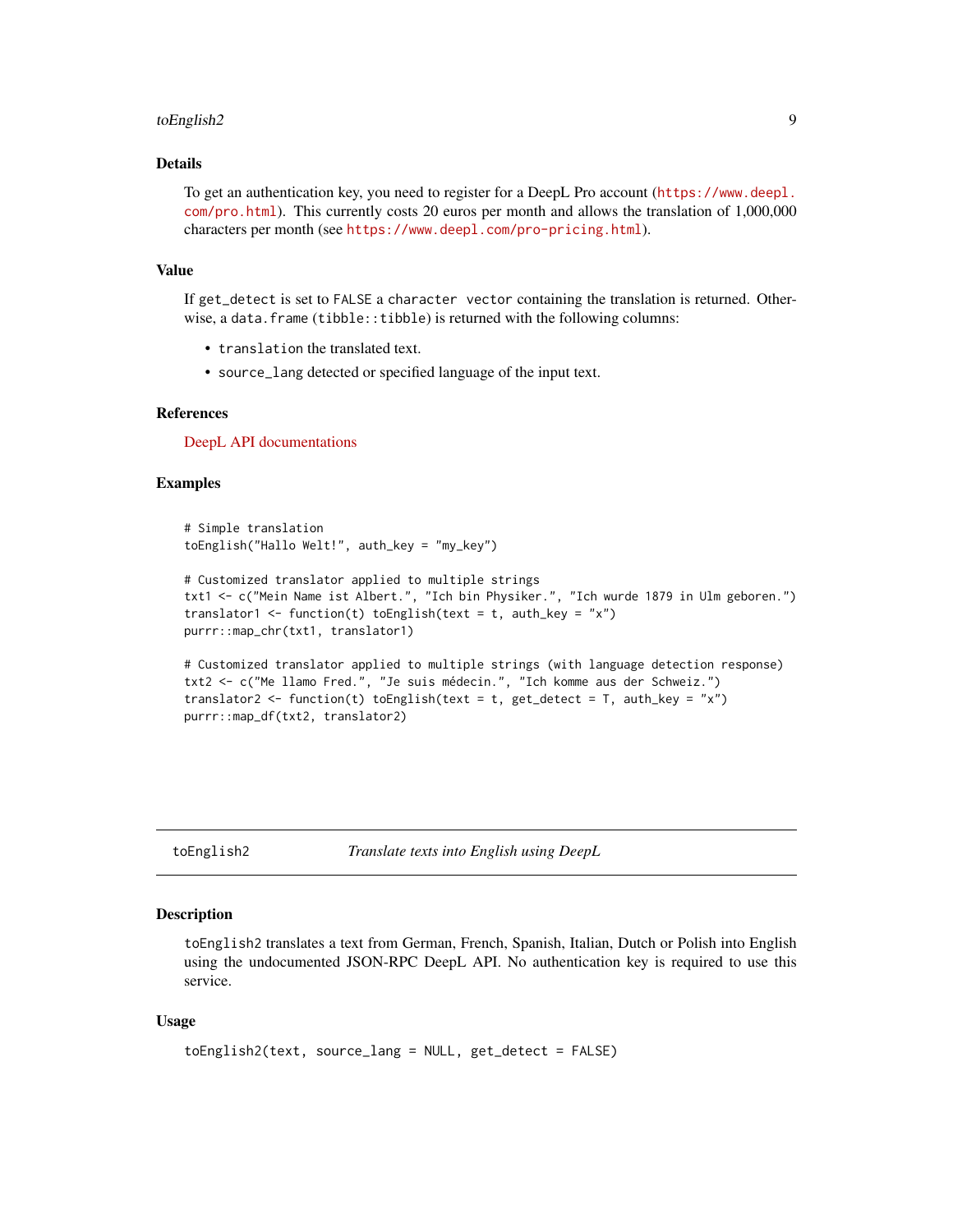## Arguments

| text        | text to be translated. Must not exceed 5000 characters. Only UTF8-encoded<br>plain text is supported. May contain multiple sentences.                                                                                  |
|-------------|------------------------------------------------------------------------------------------------------------------------------------------------------------------------------------------------------------------------|
| source_lang | language of the text to be translated. Can be one of the following:                                                                                                                                                    |
|             | • DE German<br>$\bullet$ FR French<br>• ES Spanish<br>• IT Italian<br>• NL Dutch<br>$\cdot$ PL Polish                                                                                                                  |
|             | If parameter is null, the API will try to detect the language of the text.                                                                                                                                             |
| get_detect  | if TRUE, the language detected for the source text is also inclued in the response.<br>It corresponds to the value of the argument source_lang if it was specified. If<br>FALSE, only the translated text is returned. |

## Value

If get\_detect is set to FALSE a character vector containing the translation is returned. Otherwise, a data.frame (tibble::tibble) is returned with the following columns:

- translation the translated text(s).
- source\_lang detected or specified language of the input text.

```
# Simple translation
toEnglish2("Hallo Welt!")
# Customized translator applied to multiple strings
txt1 <- c("Mein Name ist Albert.", "Ich bin Physiker.", "Ich wurde 1879 in Ulm geboren.")
purrr::map_chr(txt1, toEnglish2)
# Customized translator applied to multiple strings (with language detection response)
txt2 <- c("Me llamo Fred.", "Je suis médecin.", "Ich komme aus der Schweiz.")
translator2 <- function(t) toEnglish2(text = t, get_detect = T)
purrr::map_df(txt2, translator2)
```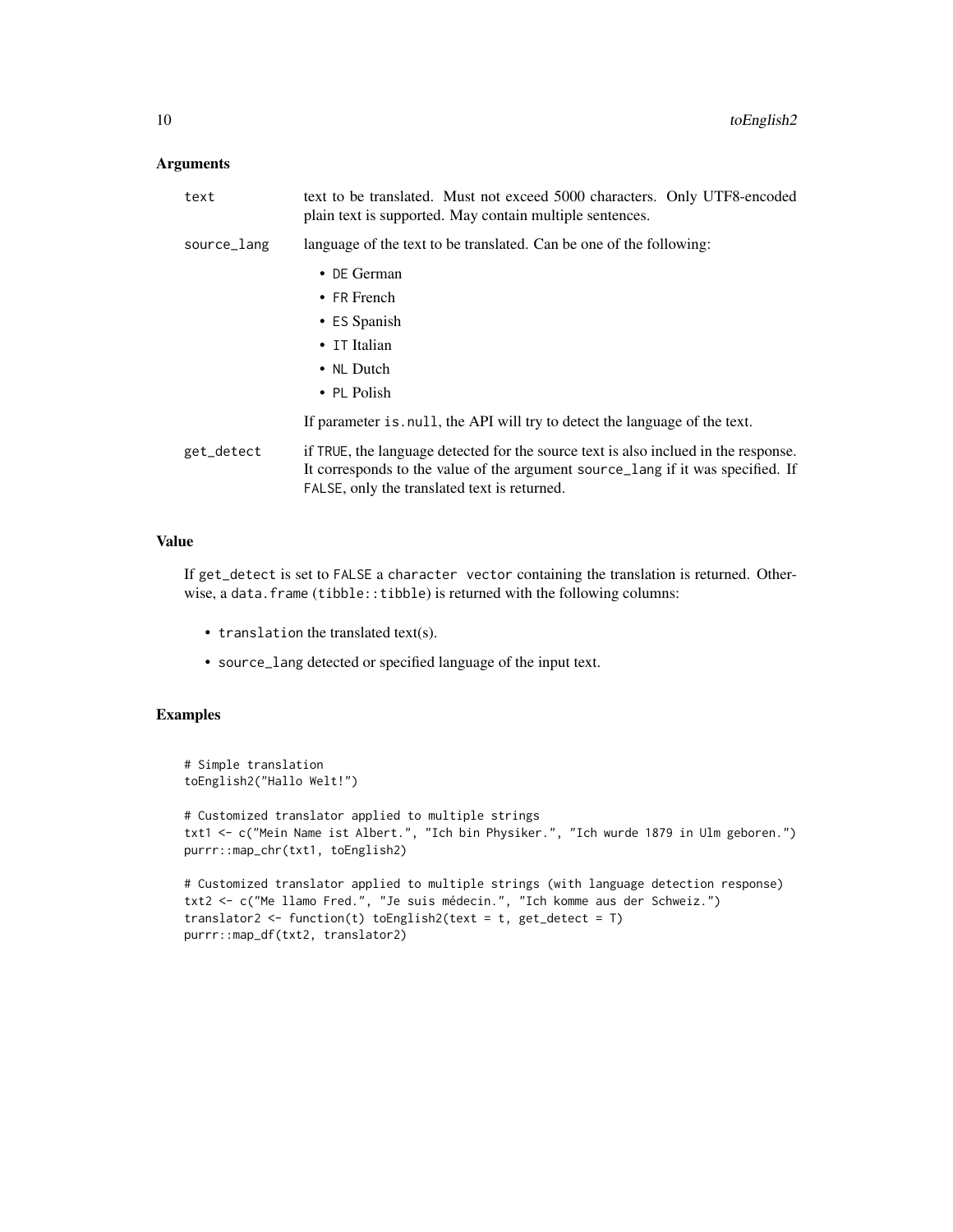<span id="page-10-0"></span>

toFrench translates a text from English, German, Spanish, Italian, Dutch or Polish into French using the official DeepL Translator API. To use this service, an authentication key is required.

## Usage

```
toFrench(text, source_lang = NULL, tag_handling = NULL,
  split_sentences = TRUE, preserve_formatting = FALSE, get_detect = FALSE,
  auth_key = "your_key")
```

| text                | text to be translated. Only UTF8-encoded plain text is supported. May contain<br>multiple sentences. The request size should not exceed 30kbytes.                                                                      |
|---------------------|------------------------------------------------------------------------------------------------------------------------------------------------------------------------------------------------------------------------|
| source_lang         | language of the text to be translated. Can be one of the following:                                                                                                                                                    |
|                     | • EN English                                                                                                                                                                                                           |
|                     | • DE German                                                                                                                                                                                                            |
|                     | • ES Spanish                                                                                                                                                                                                           |
|                     | • IT Italian                                                                                                                                                                                                           |
|                     | • NL Dutch                                                                                                                                                                                                             |
|                     | • PL Polish                                                                                                                                                                                                            |
|                     | If parameter is null, the API will try to detect the language of the source                                                                                                                                            |
| tag_handling        | if set to "xml", the translation engine tries to find matches for XML enclosed<br>words in the translated sentence and enclose them with the same tags. If no<br>matching words are found, the tags are removed.       |
| split_sentences     |                                                                                                                                                                                                                        |
|                     | if TRUE, the translation engine splits the input into sentences. If only one sen-<br>tence is translated, it is recommended to set to FALSE to prevent the engine from<br>unintentionally splitting the sentence.      |
| preserve_formatting |                                                                                                                                                                                                                        |
|                     | if TRUE, the translation engine tries to preserve some aspects (e.g. punctuation<br>at the beginning and end of the sentence, upper/lower case at the beginning of<br>the sentence) of the formatting.                 |
| get_detect          | if TRUE, the language detected for the source text is also inclued in the response.<br>It corresponds to the value of the argument source_lang if it was specified. If<br>FALSE, only the translated text is returned. |
| auth_key            | DeepL authentication key which provides access to the API.                                                                                                                                                             |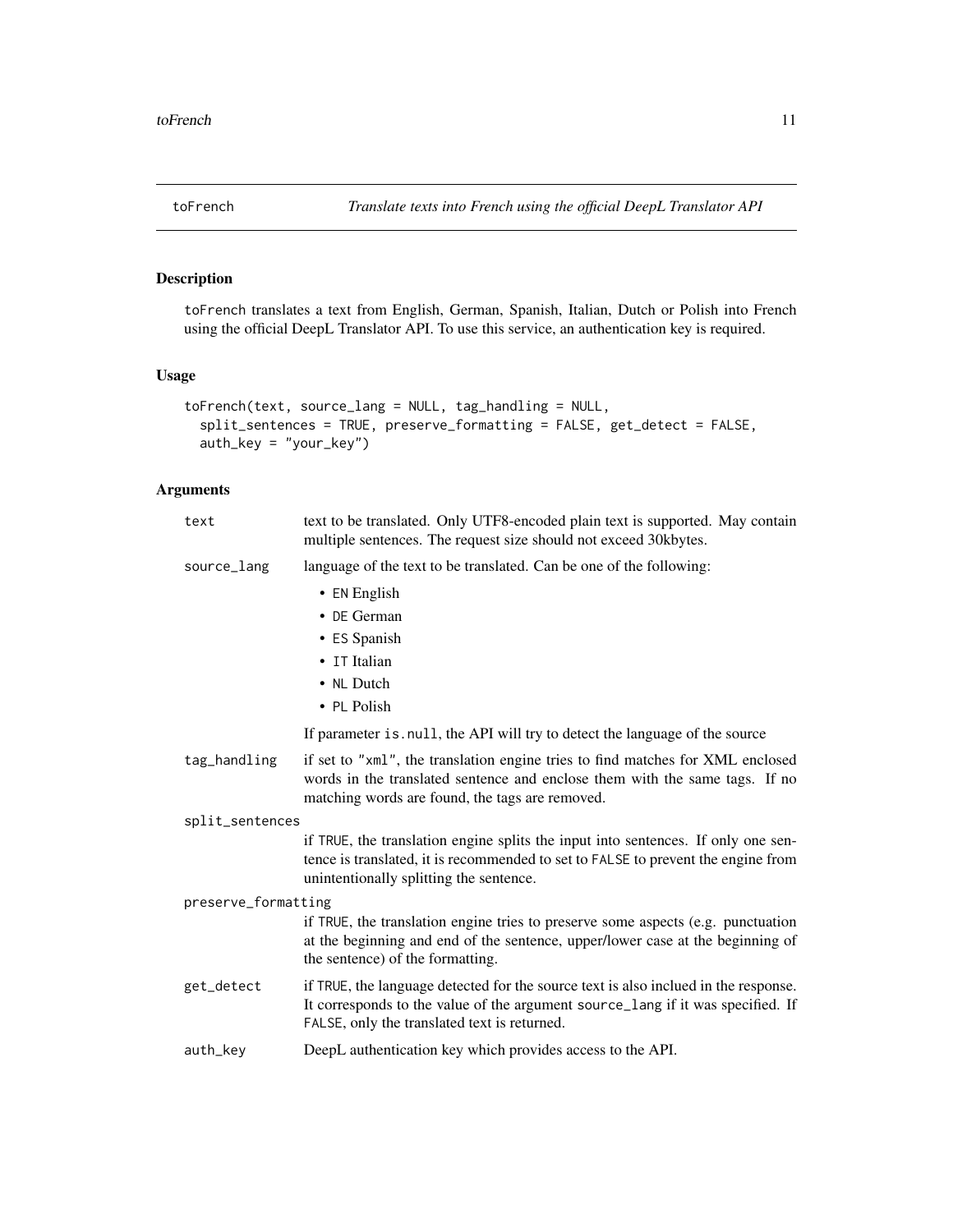## <span id="page-11-0"></span>Details

To get an authentication key, you need to register for a DeepL Pro account ([https://www.deepl.](https://www.deepl.com/pro.html) [com/pro.html](https://www.deepl.com/pro.html)). This currently costs 20 euros per month and allows the translation of 1,000,000 characters per month (see <https://www.deepl.com/pro-pricing.html>).

#### Value

If get\_detect is set to FALSE a character vector containing the translation is returned. Otherwise, a data.frame (tibble::tibble) is returned with the following columns:

- translation the translated text.
- source\_lang detected or specified language of the input text.

#### References

[DeepL API documentations](https://www.deepl.com/api.html)

#### Examples

```
# Simple translation
toFrench("Hallo Welt!", auth_key = "my_key")
# Customized translator applied to multiple strings
txt1 <- c("My name is Albert.", "I'm a physicist.", "I was born in 1879 in Ulm.")
translator1 <- function(t) toFrench(text = t, auth_key = "x")
purrr::map_chr(txt1, translator1)
# Customized translator applied to multiple strings (with language detection response)
txt2 <- c("Me llamo Fred.", "Ich bin Arzt.", "I'm from Wales")
translator2 <- function(t) toFrench(text = t, get_detect = T, auth_key = "x")
purrr::map_df(txt2, translator2)
```
toFrench2 *Translate texts into French using DeepL*

#### Description

toFrench2 ranslates a text from English, German, Spanish, Italian, Dutch or Polish into French using the undocumented JSON-RPC DeepL API. No authentication key is required to use this service.

```
toFrench2(text, source_lang = NULL, get_detect = FALSE)
```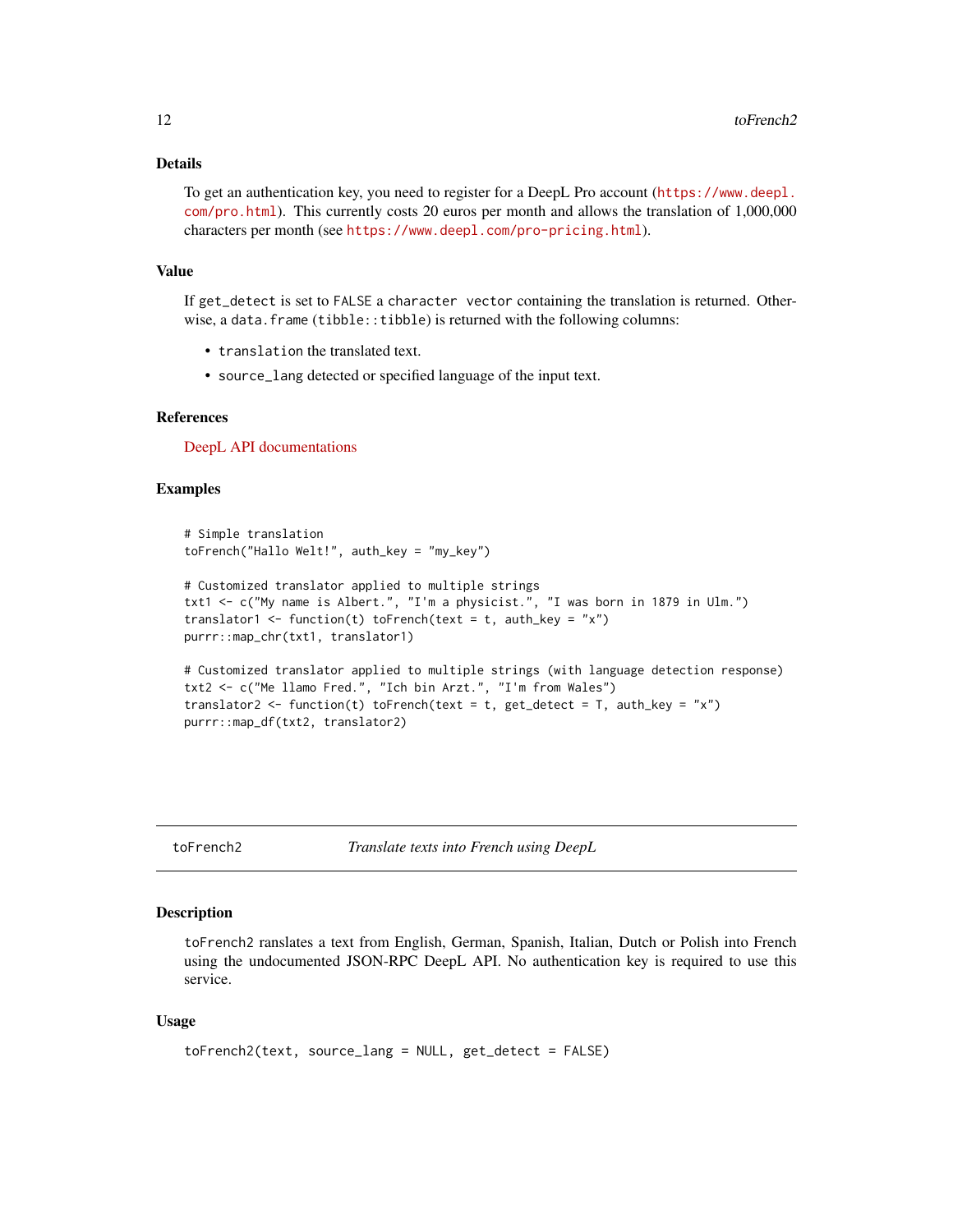#### toFrench2 13

## Arguments

| text        | text to be translated. Must not exceed 5000 characters. Only UTF8-encoded<br>plain text is supported. May contain multiple sentences.                                                                                  |
|-------------|------------------------------------------------------------------------------------------------------------------------------------------------------------------------------------------------------------------------|
| source_lang | language of the text to be translated. Can be one of the following:                                                                                                                                                    |
|             | $\bullet$ EN English                                                                                                                                                                                                   |
|             | $\bullet$ DE German                                                                                                                                                                                                    |
|             | • ES Spanish                                                                                                                                                                                                           |
|             | • IT Italian                                                                                                                                                                                                           |
|             | • NL Dutch                                                                                                                                                                                                             |
|             | $\cdot$ PL Polish                                                                                                                                                                                                      |
|             | If parameter is null, the API will try to detect the language of the text.                                                                                                                                             |
| get_detect  | if TRUE, the language detected for the source text is also inclued in the response.<br>It corresponds to the value of the argument source lang if it was specified. If<br>FALSE, only the translated text is returned. |

## Value

If get\_detect is set to FALSE a character vector containing the translation is returned. Otherwise, a data.frame (tibble::tibble) is returned with the following columns:

- translation the translated text(s).
- source\_lang detected or specified language of the input text.

```
# Simple translation
toFrench2("Hallo Welt!")
# Customized translator applied to multiple strings
txt1 <- c("My name is Albert.", "I'm a physicist.", "I was born in 1879 in Ulm.")
purrr::map_chr(txt1, toFrench2)
# Customized translator applied to multiple strings (with language detection response)
txt2 <- c("Me llamo Fred.", "Ich bin Arzt.", "I'm from Wales")
translator2 <- function(t) toFrench2(text = t, get_detect = T)
purrr::map_df(txt2, translator2)
```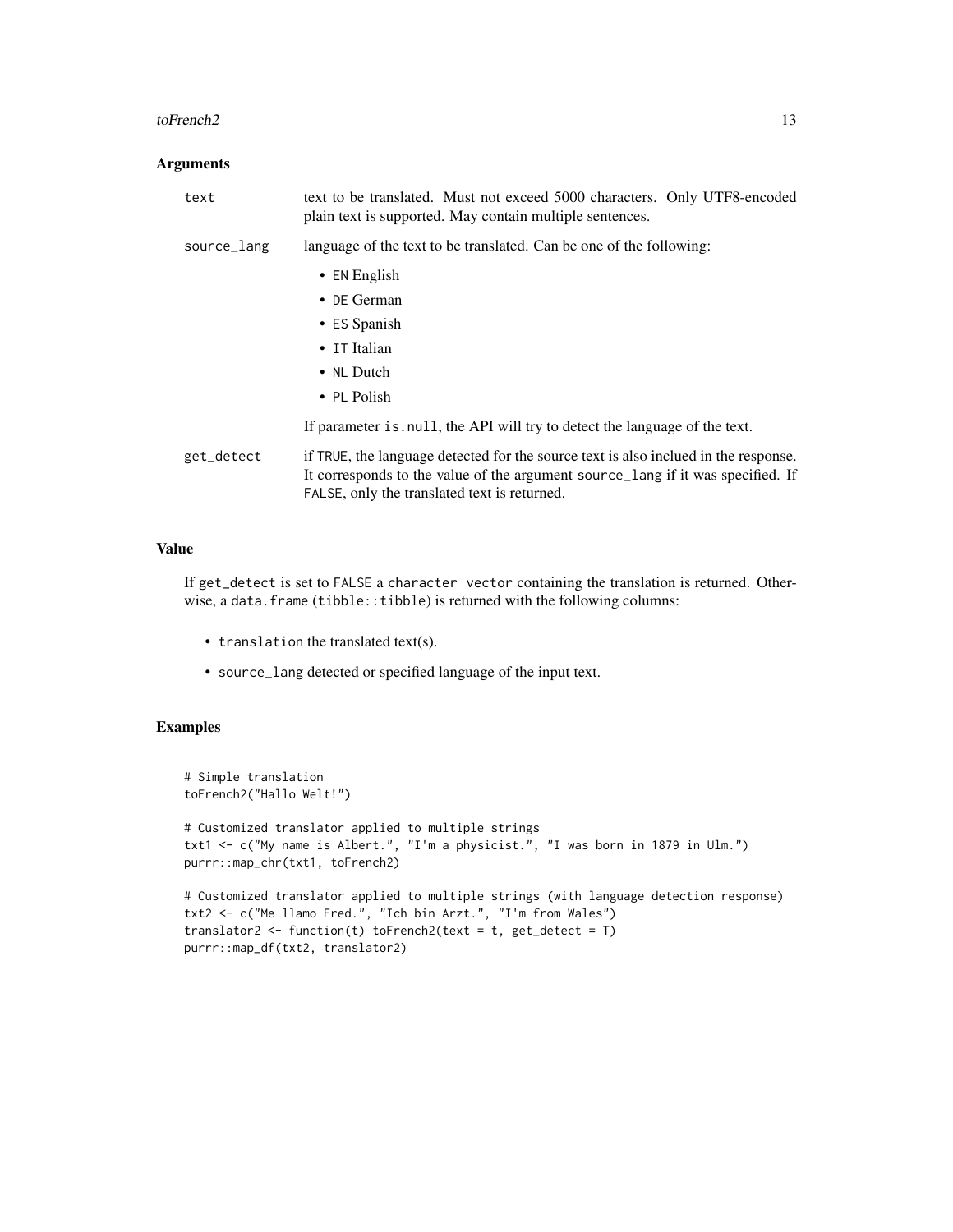<span id="page-13-0"></span>

toGerman translates a text from English, French, Spanish, Italian, Dutch or Polish into German using the official DeepL Translator API. To use this service, an authentication key is required.

## Usage

```
toGerman(text, source_lang = NULL, tag_handling = NULL,
  split_sentences = TRUE, preserve_formatting = FALSE, get_detect = FALSE,
  auth_key = "your_key")
```

| text                | text to be translated. Only UTF8-encoded plain text is supported. May contain<br>multiple sentences. The request size should not exceed 30kbytes.                                                                      |
|---------------------|------------------------------------------------------------------------------------------------------------------------------------------------------------------------------------------------------------------------|
| source_lang         | language of the text to be translated. Can be one of the following:                                                                                                                                                    |
|                     | • EN English                                                                                                                                                                                                           |
|                     | • FR French                                                                                                                                                                                                            |
|                     | • ES Spanish                                                                                                                                                                                                           |
|                     | • IT Italian                                                                                                                                                                                                           |
|                     | • NL Dutch                                                                                                                                                                                                             |
|                     | • PL Polish                                                                                                                                                                                                            |
|                     | If parameter is null, the API will try to detect the language of the source                                                                                                                                            |
| tag_handling        | if set to "xml", the translation engine tries to find matches for XML enclosed<br>words in the translated sentence and enclose them with the same tags. If no<br>matching words are found, the tags are removed.       |
| split_sentences     |                                                                                                                                                                                                                        |
|                     | if TRUE, the translation engine splits the input into sentences. If only one sen-<br>tence is translated, it is recommended to set to FALSE to prevent the engine from<br>unintentionally splitting the sentence.      |
| preserve_formatting |                                                                                                                                                                                                                        |
|                     | if TRUE, the translation engine tries to preserve some aspects (e.g. punctuation<br>at the beginning and end of the sentence, upper/lower case at the beginning of<br>the sentence) of the formatting.                 |
| get_detect          | if TRUE, the language detected for the source text is also inclued in the response.<br>It corresponds to the value of the argument source_lang if it was specified. If<br>FALSE, only the translated text is returned. |
| auth_key            | DeepL authentication key which provides access to the API.                                                                                                                                                             |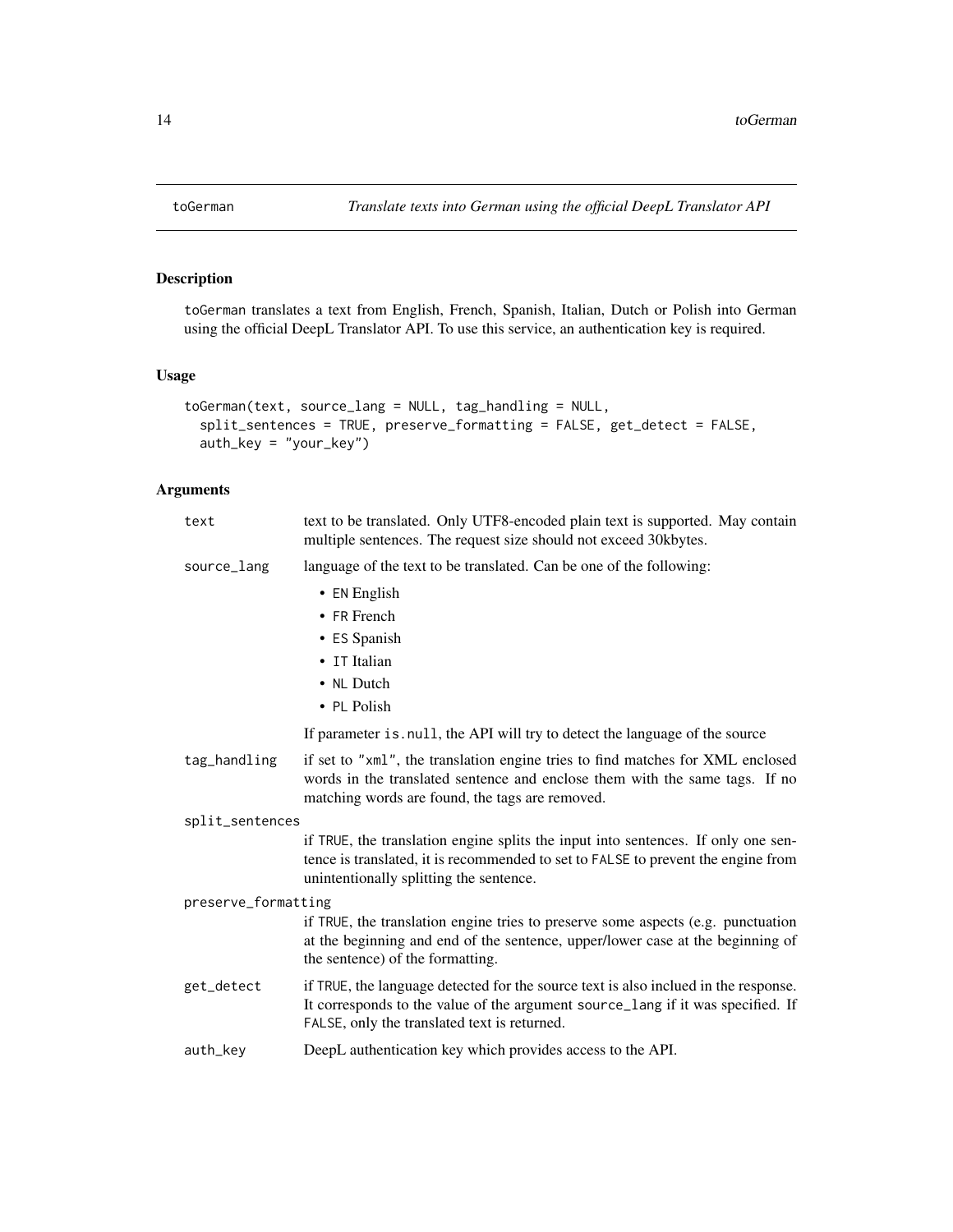#### <span id="page-14-0"></span>toGerman2 15

## Details

To get an authentication key, you need to register for a DeepL Pro account ([https://www.deepl.](https://www.deepl.com/pro.html) [com/pro.html](https://www.deepl.com/pro.html)). This currently costs 20 euros per month and allows the translation of 1,000,000 characters per month (see <https://www.deepl.com/pro-pricing.html>).

#### Value

If get\_detect is set to FALSE a character vector containing the translation is returned. Otherwise, a data.frame (tibble::tibble) is returned with the following columns:

- translation the translated text.
- source\_lang detected or specified language of the input text.

#### References

[DeepL API documentations](https://www.deepl.com/api.html)

#### Examples

```
# Simple translation
toGerman("Hallo Welt!", auth_key = "my_key")
```

```
# Customized translator applied to multiple strings
txt1 <- c("My name is Albert.", "I'm a physicist.", "I was born in 1879 in Ulm.")
translator1 <- function(t) toGerman(text = t, auth_key = "x")
purrr::map_chr(txt1, translator1)
```

```
# Customized translator applied to multiple strings (with language detection response)
txt2 <- c("Me llamo Fred.", "Je suis médecin.", "I'm from Wales")
translator2 <- function(t) toGerman(text = t, get_detect = T, auth_key = "x")
purrr::map_df(txt2, translator2)
```
toGerman2 *Translate texts into German using DeepL*

#### Description

toGerman2 ranslates a text from English, French, Spanish, Italian, Dutch or Polish into German using the undocumented JSON-RPC DeepL API. No authentication key is required to use this service.

```
toGerman2(text, source_lang = NULL, get_detect = FALSE)
```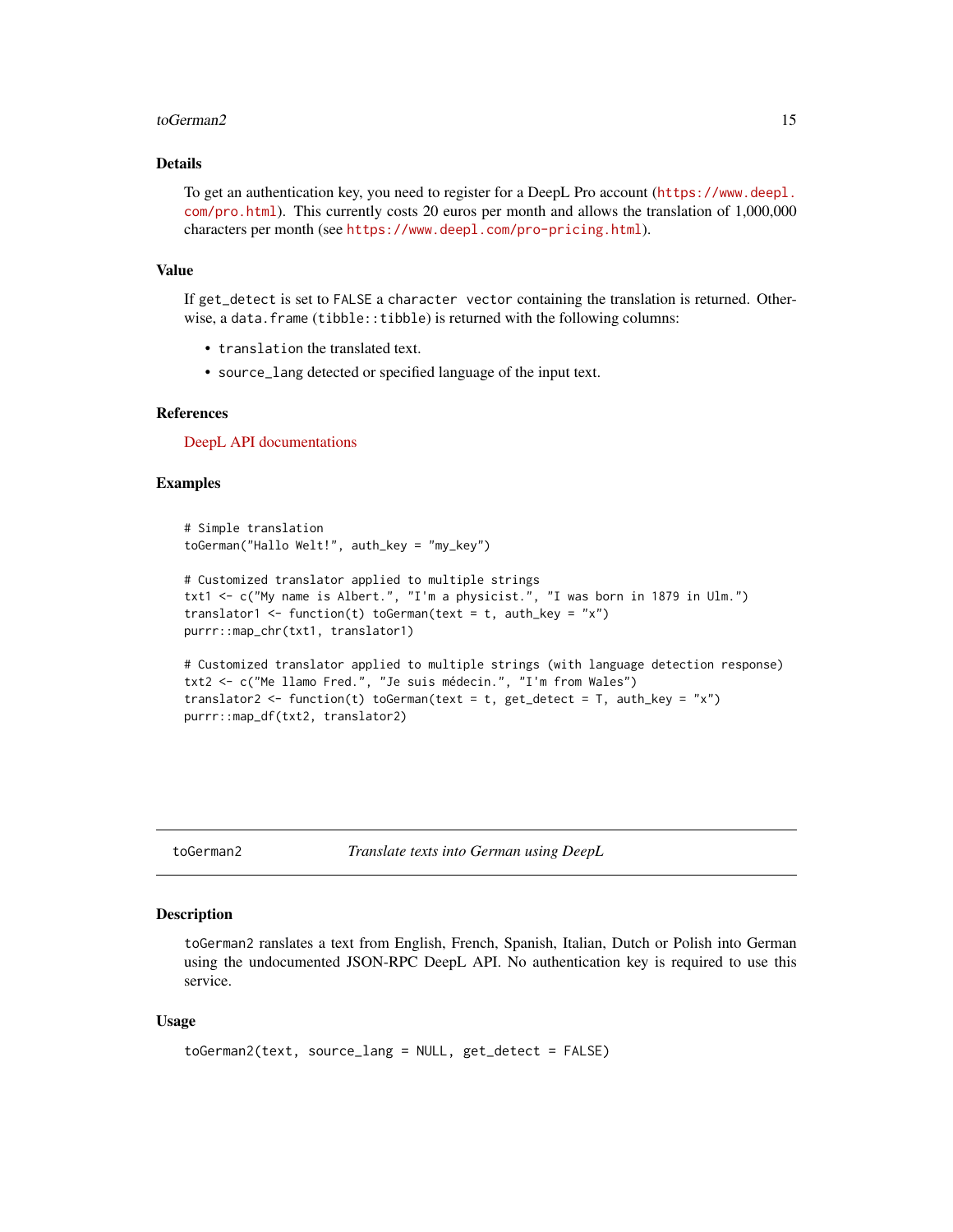## Arguments

| text        | text to be translated. Must not exceed 5000 characters. Only UTF8-encoded<br>plain text is supported. May contain multiple sentences.                                                                                  |
|-------------|------------------------------------------------------------------------------------------------------------------------------------------------------------------------------------------------------------------------|
| source_lang | language of the text to be translated. Can be one of the following:                                                                                                                                                    |
|             | $\bullet$ EN English<br>$\bullet$ FR French                                                                                                                                                                            |
|             | • ES Spanish                                                                                                                                                                                                           |
|             | • IT Italian                                                                                                                                                                                                           |
|             | • NL Dutch                                                                                                                                                                                                             |
|             | • PL Polish                                                                                                                                                                                                            |
|             | If parameter is null, the API will try to detect the language of the text.                                                                                                                                             |
| get_detect  | if TRUE, the language detected for the source text is also inclued in the response.<br>It corresponds to the value of the argument source lang if it was specified. If<br>FALSE, only the translated text is returned. |

## Value

If get\_detect is set to FALSE a character vector containing the translation is returned. Otherwise, a data.frame (tibble::tibble) is returned with the following columns:

- translation the translated text(s).
- source\_lang detected or specified language of the input text.

```
# Simple translation
toGerman2("Hallo Welt!")
# Customized translator applied to multiple strings
txt1 <- c("My name is Albert.", "I'm a physicist.", "I was born in 1879 in Ulm.")
purrr::map_chr(txt1, toGerman2)
# Customized translator applied to multiple strings (with language detection response)
txt2 <- c("Me llamo Fred.", "Je suis médecin.", "I'm from Wales")
translator2 <- function(t) toGerman2(text = t, get_detect = T)
purrr::map_df(txt2, translator2)
```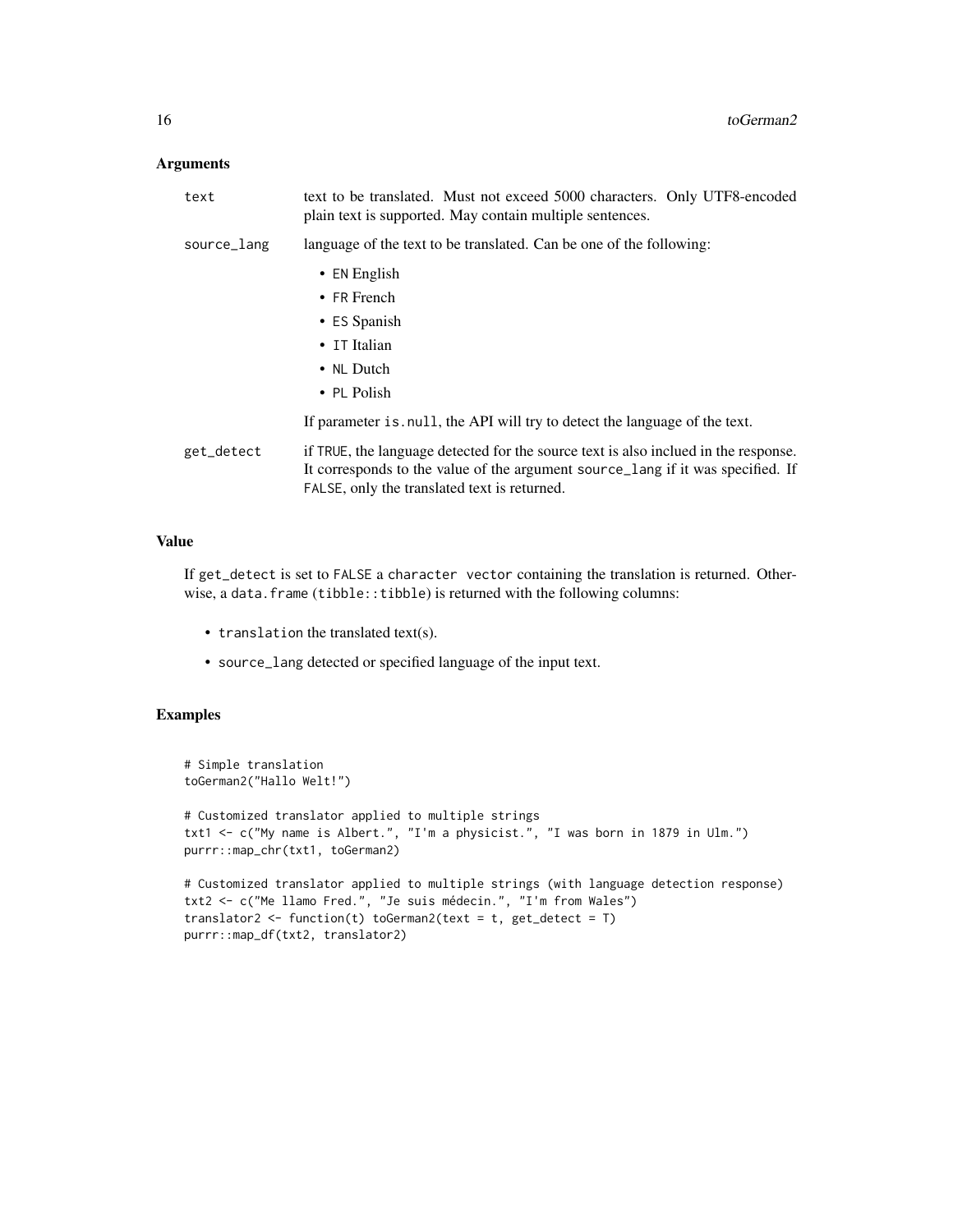<span id="page-16-0"></span>

toItalian translates a text from English, German, French, Spanish, Dutch or Polish into Italian using the official DeepL Translator API. To use this service, an authentication key is required.

## Usage

```
toItalian(text, source_lang = NULL, tag_handling = NULL,
  split_sentences = TRUE, preserve_formatting = FALSE, get_detect = FALSE,
  auth_key = "your_key")
```

| text                | text to be translated. Only UTF8-encoded plain text is supported. May contain<br>multiple sentences. The request size should not exceed 30kbytes.                                                                      |
|---------------------|------------------------------------------------------------------------------------------------------------------------------------------------------------------------------------------------------------------------|
| source_lang         | language of the text to be translated. Can be one of the following:                                                                                                                                                    |
|                     | • EN English                                                                                                                                                                                                           |
|                     | • DE German                                                                                                                                                                                                            |
|                     | • FR French                                                                                                                                                                                                            |
|                     | • ES Spanish                                                                                                                                                                                                           |
|                     | • NL Dutch                                                                                                                                                                                                             |
|                     | • PL Polish                                                                                                                                                                                                            |
|                     | If parameter is null, the API will try to detect the language of the source                                                                                                                                            |
| tag_handling        | if set to "xml", the translation engine tries to find matches for XML enclosed<br>words in the translated sentence and enclose them with the same tags. If no<br>matching words are found, the tags are removed.       |
| split_sentences     |                                                                                                                                                                                                                        |
|                     | if TRUE, the translation engine splits the input into sentences. If only one sen-<br>tence is translated, it is recommended to set to FALSE to prevent the engine from<br>unintentionally splitting the sentence.      |
| preserve_formatting |                                                                                                                                                                                                                        |
|                     | if TRUE, the translation engine tries to preserve some aspects (e.g. punctuation<br>at the beginning and end of the sentence, upper/lower case at the beginning of<br>the sentence) of the formatting.                 |
| get_detect          | if TRUE, the language detected for the source text is also inclued in the response.<br>It corresponds to the value of the argument source_lang if it was specified. If<br>FALSE, only the translated text is returned. |
| auth_key            | DeepL authentication key which provides access to the API.                                                                                                                                                             |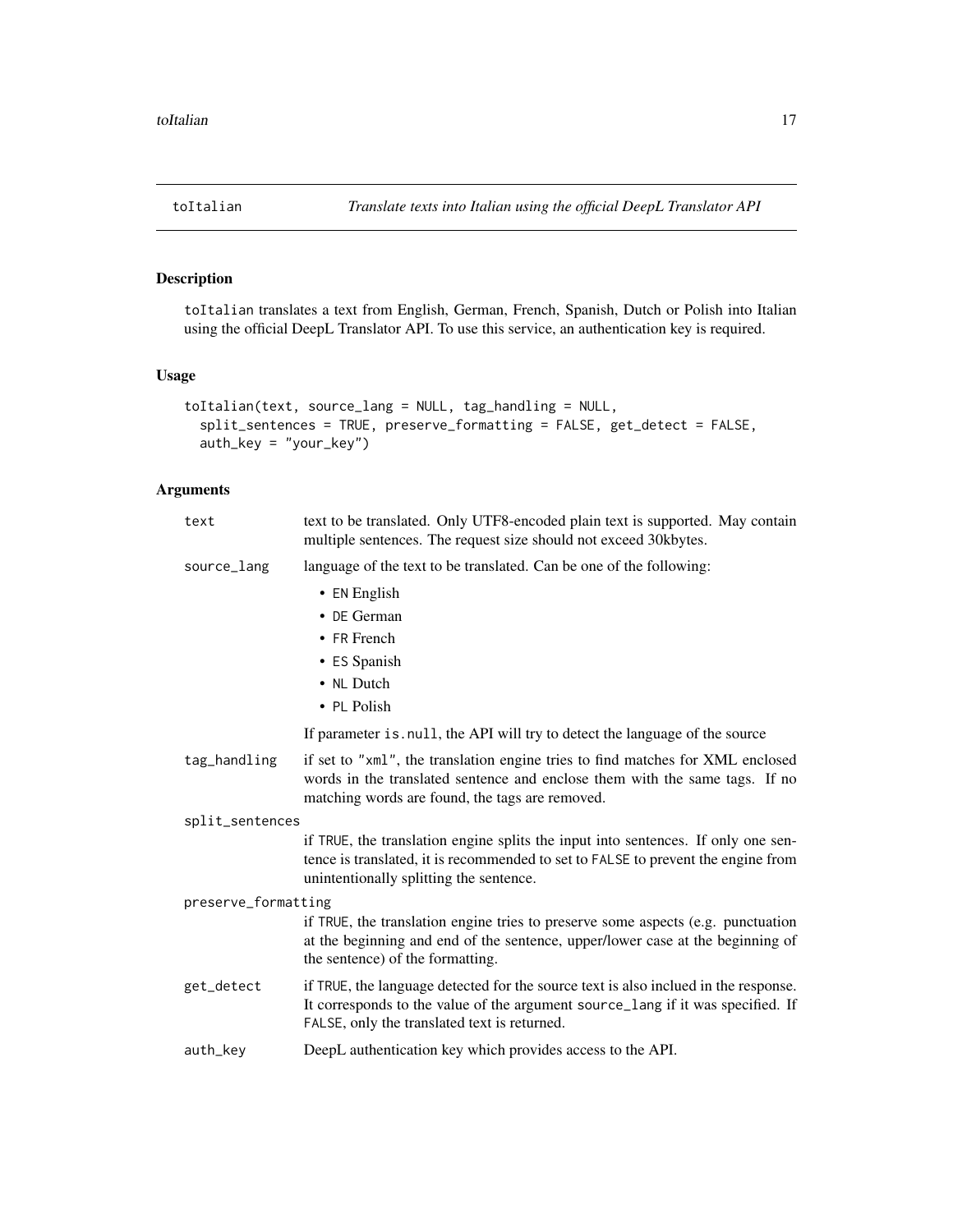## <span id="page-17-0"></span>Details

To get an authentication key, you need to register for a DeepL Pro account ([https://www.deepl.](https://www.deepl.com/pro.html) [com/pro.html](https://www.deepl.com/pro.html)). This currently costs 20 euros per month and allows the translation of 1,000,000 characters per month (see <https://www.deepl.com/pro-pricing.html>).

#### Value

If get\_detect is set to FALSE a character vector containing the translation is returned. Otherwise, a data.frame (tibble::tibble) is returned with the following columns:

- translation the translated text.
- source\_lang detected or specified language of the input text.

#### References

[DeepL API documentations](https://www.deepl.com/api.html)

#### Examples

```
# Simple translation
toItalian("Hallo Welt!", auth_key = "my_key")
# Customized translator applied to multiple strings
txt1 <- c("My name is Albert.", "I'm a physicist.", "I was born in 1879 in Ulm.")
translator1 <- function(t) toItalian(text = t, auth_key = "x")
purrr::map_chr(txt1, translator1)
# Customized translator applied to multiple strings (with language detection response)
txt2 <- c("Je m'appelle Jean.", "Ich bin Arzt.", "I'm from Wales")
translator2 <- function(t) toItalian(text = t, get_detect = T, auth_key = "x")
purrr::map_df(txt2, translator2)
```
toItalian2 *Translate texts into Italian using DeepL*

#### Description

toItalian2 ranslates a text from English, German, French, Sapnish, Dutch or Polish into Italian using the undocumented JSON-RPC DeepL API. No authentication key is required to use this service.

```
toItalian2(text, source_lang = NULL, get_detect = FALSE)
```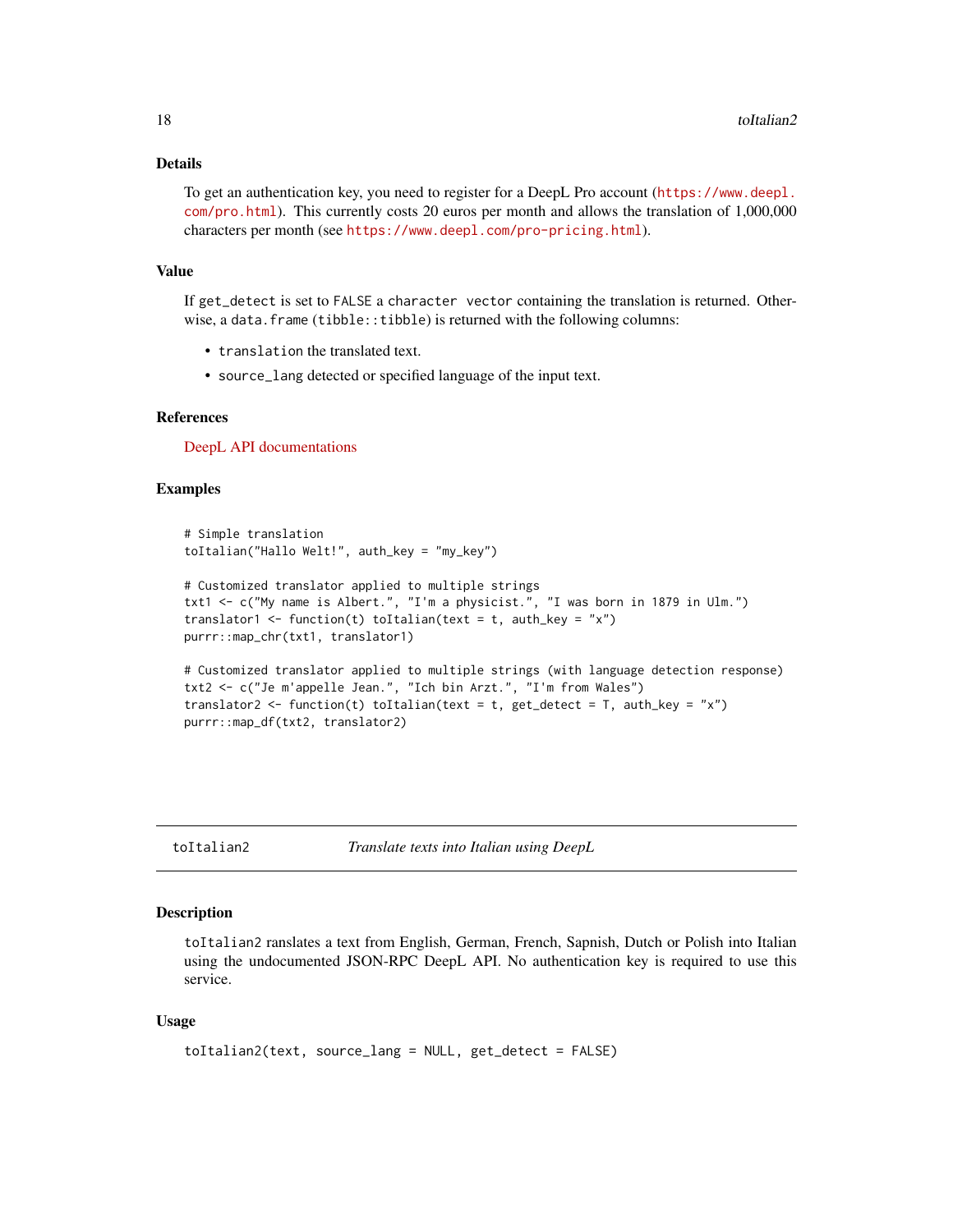#### toItalian2 19

#### Arguments

| text        | text to be translated. Must not exceed 5000 characters. Only UTF8-encoded<br>plain text is supported. May contain multiple sentences.                                                                                  |
|-------------|------------------------------------------------------------------------------------------------------------------------------------------------------------------------------------------------------------------------|
| source_lang | language of the text to be translated. Can be one of the following:                                                                                                                                                    |
|             | • EN English<br>$\bullet$ DE German                                                                                                                                                                                    |
|             | $\bullet$ FR French                                                                                                                                                                                                    |
|             | • ES Spanish                                                                                                                                                                                                           |
|             | • NL Dutch                                                                                                                                                                                                             |
|             | $\bullet$ PL Polish                                                                                                                                                                                                    |
|             | If parameter is null, the API will try to detect the language of the text.                                                                                                                                             |
| get_detect  | if TRUE, the language detected for the source text is also inclued in the response.<br>It corresponds to the value of the argument source_lang if it was specified. If<br>FALSE, only the translated text is returned. |

## Value

If get\_detect is set to FALSE a character vector containing the translation is returned. Otherwise, a data.frame (tibble::tibble) is returned with the following columns:

- translation the translated text(s).
- source\_lang detected or specified language of the input text.

```
# Simple translation
toItalian2("Hallo Welt!")
# Customized translator applied to multiple strings
txt1 <- c("My name is Albert.", "I'm a physicist.", "I was born in 1879 in Ulm.")
purrr::map_chr(txt1, toItalian2)
# Customized translator applied to multiple strings (with language detection response)
txt2 <- c("Je m'appelle Jean.", "Ich bin Arzt.", "I'm from Wales")
translator2 <- function(t) toItalian2(text = t, get_detect = T)
purrr::map_df(txt2, translator2)
```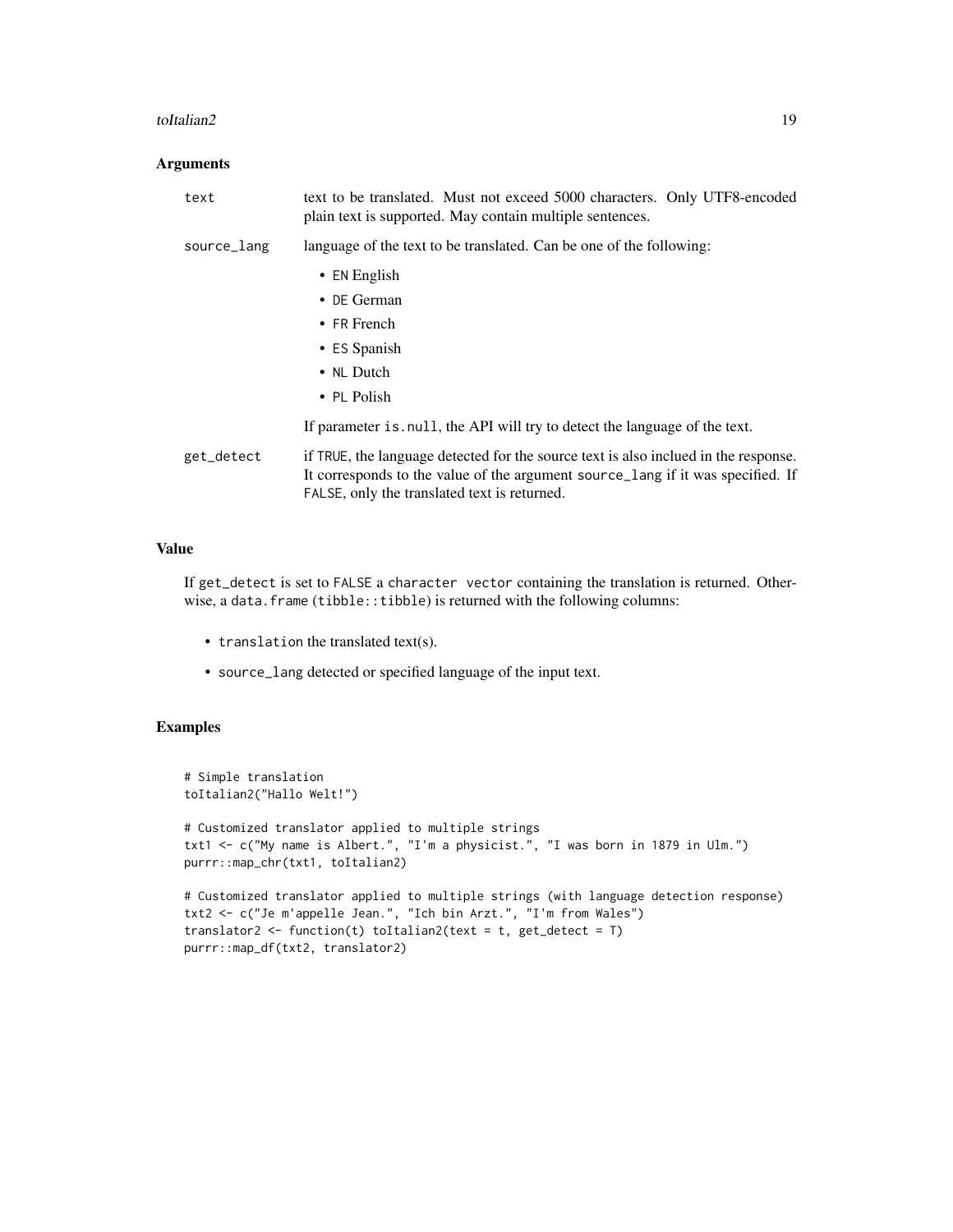toPolish translates a text from English, German, French, Spanish, Italian or Dutch into Polish using the official DeepL Translator API. To use this service, an authentication key is required.

## Usage

```
toPolish(text, source_lang = NULL, tag_handling = NULL,
  split_sentences = TRUE, preserve_formatting = FALSE, get_detect = FALSE,
  auth_key = "your_key")
```

| text                | text to be translated. Only UTF8-encoded plain text is supported. May contain<br>multiple sentences. The request size should not exceed 30kbytes.                                                                      |
|---------------------|------------------------------------------------------------------------------------------------------------------------------------------------------------------------------------------------------------------------|
| source_lang         | language of the text to be translated. Can be one of the following:                                                                                                                                                    |
|                     | $\bullet$ EN English                                                                                                                                                                                                   |
|                     | • DE German                                                                                                                                                                                                            |
|                     | • FR French                                                                                                                                                                                                            |
|                     | • ES Spanish                                                                                                                                                                                                           |
|                     | • IT Italian                                                                                                                                                                                                           |
|                     | • NL Dutch                                                                                                                                                                                                             |
|                     | If parameter is . null, the API will try to detect the language of the source                                                                                                                                          |
| tag_handling        | if set to "xml", the translation engine tries to find matches for XML enclosed<br>words in the translated sentence and enclose them with the same tags. If no<br>matching words are found, the tags are removed.       |
| split_sentences     |                                                                                                                                                                                                                        |
|                     | if TRUE, the translation engine splits the input into sentences. If only one sen-<br>tence is translated, it is recommended to set to FALSE to prevent the engine from<br>unintentionally splitting the sentence.      |
| preserve_formatting |                                                                                                                                                                                                                        |
|                     | if TRUE, the translation engine tries to preserve some aspects (e.g. punctuation<br>at the beginning and end of the sentence, upper/lower case at the beginning of<br>the sentence) of the formatting.                 |
| get_detect          | if TRUE, the language detected for the source text is also inclued in the response.<br>It corresponds to the value of the argument source_lang if it was specified. If<br>FALSE, only the translated text is returned. |
| auth_key            | DeepL authentication key which provides access to the API.                                                                                                                                                             |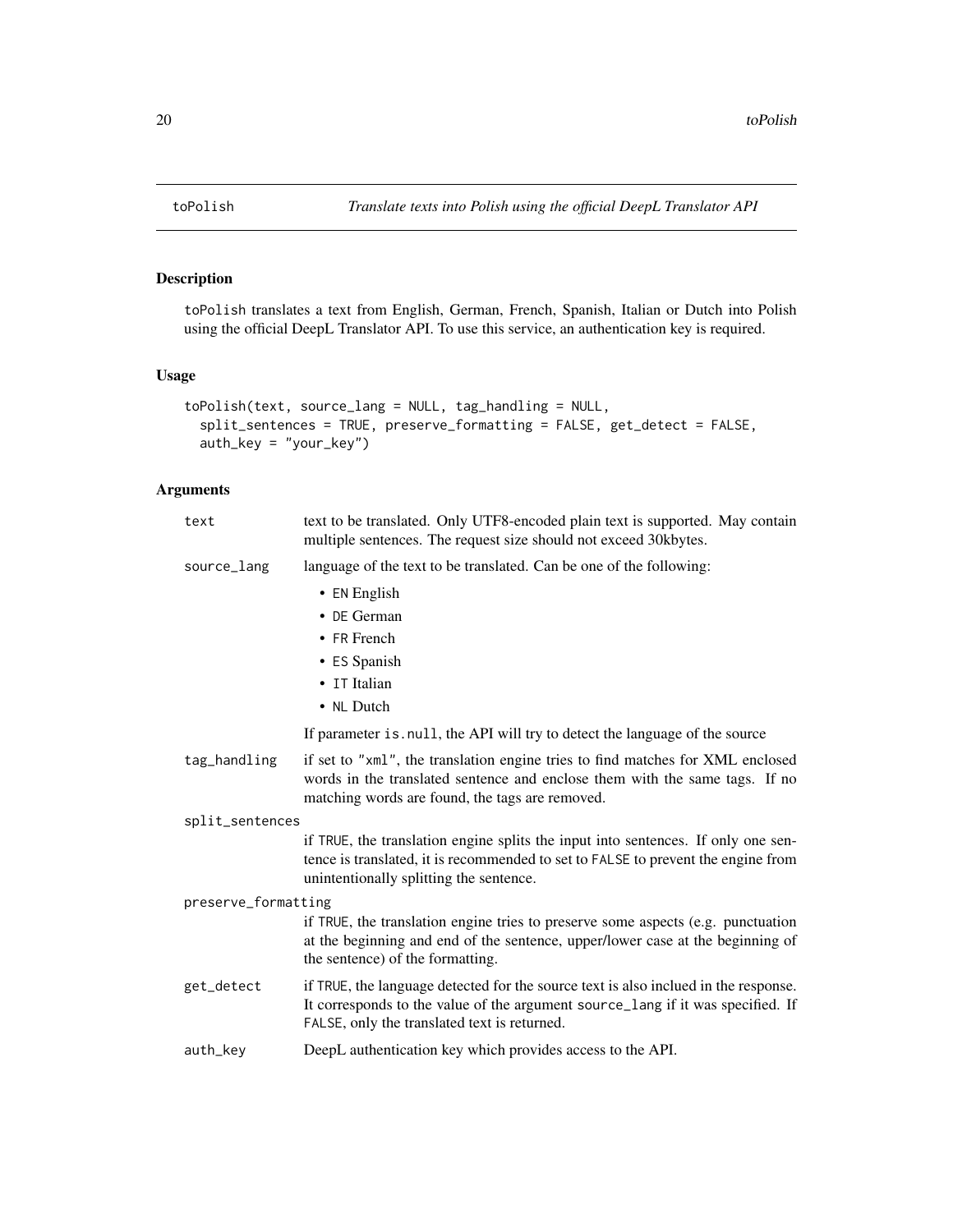#### <span id="page-20-0"></span>toPolish2 21

## Details

To get an authentication key, you need to register for a DeepL Pro account ([https://www.deepl.](https://www.deepl.com/pro.html) [com/pro.html](https://www.deepl.com/pro.html)). This currently costs 20 euros per month and allows the translation of 1,000,000 characters per month (see <https://www.deepl.com/pro-pricing.html>).

#### Value

If get\_detect is set to FALSE a character vector containing the translation is returned. Otherwise, a data.frame (tibble::tibble) is returned with the following columns:

- translation the translated text.
- source\_lang detected or specified language of the input text.

#### References

[DeepL API documentations](https://www.deepl.com/api.html)

## Examples

```
# Simple translation
toPolish("Hallo Welt!", auth_key = "my_key")
# Customized translator applied to multiple strings
txt1 <- c("My name is Albert.", "I'm a physicist.", "I was born in 1879 in Ulm.")
translator1 <- function(t) toPolish(text = t, auth_key = "x")
purrr::map_chr(txt1, translator1)
# Customized translator applied to multiple strings (with language detection response)
txt2 <- c("Je m'appelle Jean.", "Ich bin Arzt.", "I'm from Wales")
translator2 <- function(t) toPolish(text = t, get_detect = T, auth_key = "x")
purrr::map_df(txt2, translator2)
```
toPolish2 *Translate texts into Polish using DeepL*

#### Description

toPolish2 ranslates a text from English, German, French, Sapnish, Italian or Dutch into Polish using the undocumented JSON-RPC DeepL API. No authentication key is required to use this service.

```
toPolish2(text, source_lang = NULL, get_detect = FALSE)
```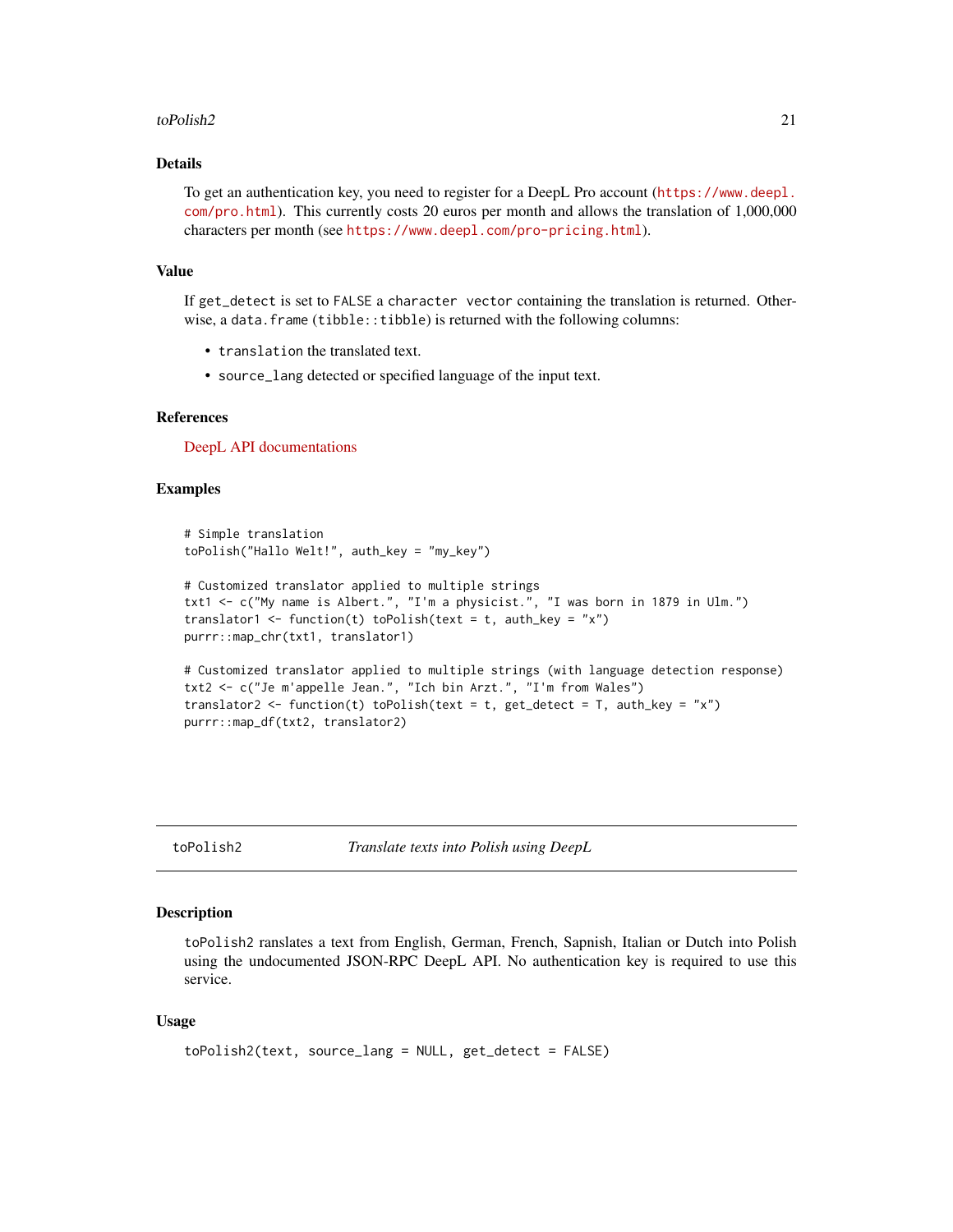## Arguments

| text        | text to be translated. Must not exceed 5000 characters. Only UTF8-encoded<br>plain text is supported. May contain multiple sentences.                                                                                  |
|-------------|------------------------------------------------------------------------------------------------------------------------------------------------------------------------------------------------------------------------|
| source_lang | language of the text to be translated. Can be one of the following:                                                                                                                                                    |
|             | • EN English                                                                                                                                                                                                           |
|             | $\bullet$ DE German                                                                                                                                                                                                    |
|             | $\bullet$ FR French                                                                                                                                                                                                    |
|             | • ES Spanish                                                                                                                                                                                                           |
|             | • IT Italian                                                                                                                                                                                                           |
|             | • NL Dutch                                                                                                                                                                                                             |
|             | If parameter is null, the API will try to detect the language of the text.                                                                                                                                             |
| get_detect  | if TRUE, the language detected for the source text is also inclued in the response.<br>It corresponds to the value of the argument source_lang if it was specified. If<br>FALSE, only the translated text is returned. |

## Value

If get\_detect is set to FALSE a character vector containing the translation is returned. Otherwise, a data.frame (tibble::tibble) is returned with the following columns:

- translation the translated text(s).
- source\_lang detected or specified language of the input text.

```
# Simple translation
toPolish2("Hallo Welt!")
# Customized translator applied to multiple strings
txt1 <- c("My name is Albert.", "I'm a physicist.", "I was born in 1879 in Ulm.")
purrr::map_chr(txt1, toPolish2)
# Customized translator applied to multiple strings (with language detection response)
txt2 <- c("Je m'appelle Jean.", "Ich bin Arzt.", "I'm from Wales")
translator2 <- function(t) toPolish2(text = t, get_detect = T)
purrr::map_df(txt2, translator2)
```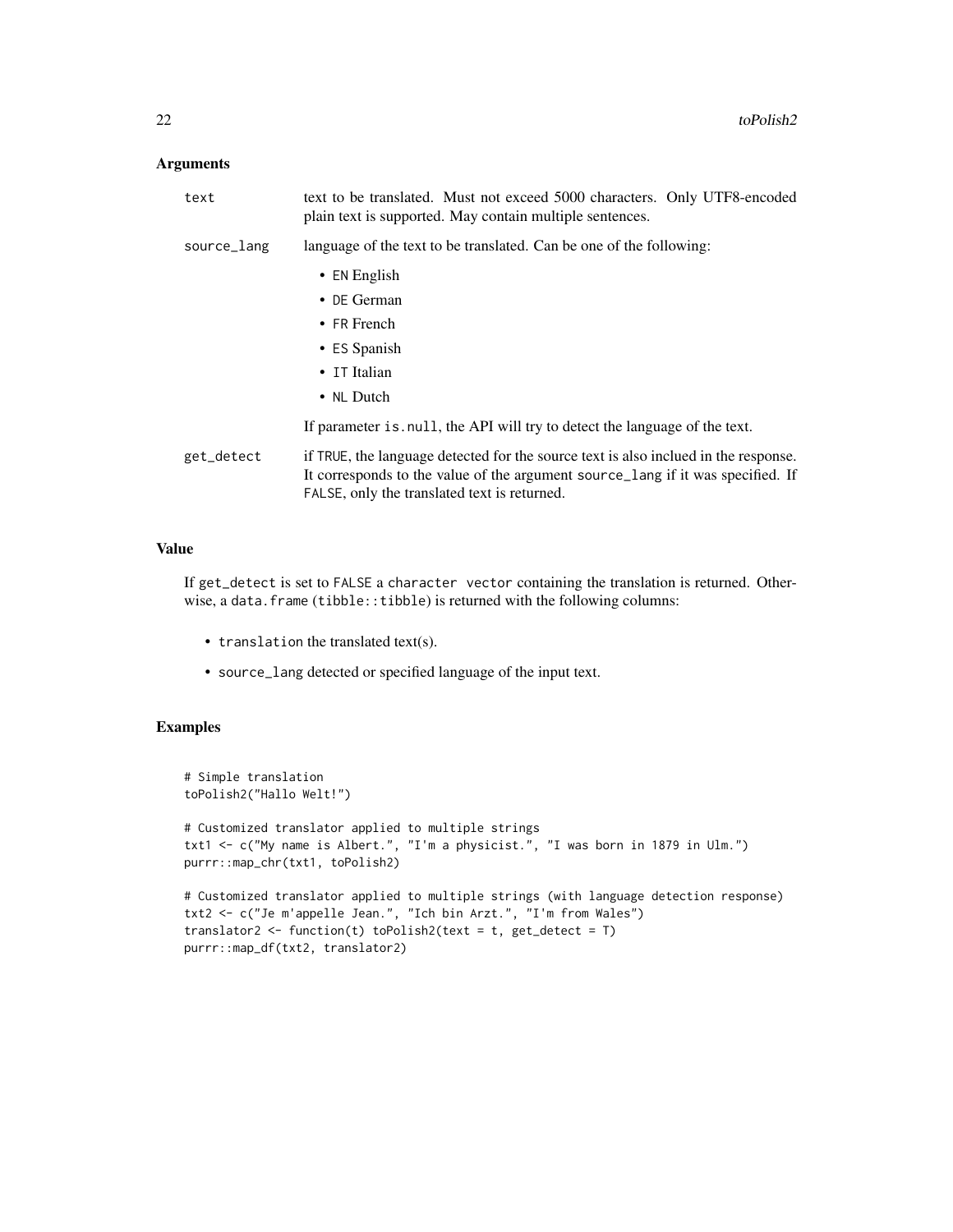<span id="page-22-0"></span>toSpanish translates a text from English, German, French, Italian, Dutch or Polish into Spanish using the official DeepL Translator API. To use this service, an authentication key is required.

## Usage

```
toSpanish(text, source_lang = NULL, tag_handling = NULL,
  split_sentences = TRUE, preserve_formatting = FALSE, get_detect = FALSE,
  auth_key = "your_key")
```

| text                | text to be translated. Only UTF8-encoded plain text is supported. May contain<br>multiple sentences. The request size should not exceed 30kbytes.                                                                      |  |
|---------------------|------------------------------------------------------------------------------------------------------------------------------------------------------------------------------------------------------------------------|--|
| source_lang         | language of the text to be translated. Can be one of the following:                                                                                                                                                    |  |
|                     | • EN English                                                                                                                                                                                                           |  |
|                     | • DE German                                                                                                                                                                                                            |  |
|                     | $\bullet$ FR French                                                                                                                                                                                                    |  |
|                     | • IT Italian                                                                                                                                                                                                           |  |
|                     | • NL Dutch                                                                                                                                                                                                             |  |
|                     | • PL Polish                                                                                                                                                                                                            |  |
|                     | If parameter is null, the API will try to detect the language of the source                                                                                                                                            |  |
| tag_handling        | if set to "xml", the translation engine tries to find matches for XML enclosed<br>words in the translated sentence and enclose them with the same tags. If no<br>matching words are found, the tags are removed.       |  |
| split_sentences     |                                                                                                                                                                                                                        |  |
|                     | if TRUE, the translation engine splits the input into sentences. If only one sen-<br>tence is translated, it is recommended to set to FALSE to prevent the engine from<br>unintentionally splitting the sentence.      |  |
| preserve_formatting |                                                                                                                                                                                                                        |  |
|                     | if TRUE, the translation engine tries to preserve some aspects (e.g. punctuation<br>at the beginning and end of the sentence, upper/lower case at the beginning of<br>the sentence) of the formatting.                 |  |
| get_detect          | if TRUE, the language detected for the source text is also inclued in the response.<br>It corresponds to the value of the argument source_lang if it was specified. If<br>FALSE, only the translated text is returned. |  |
| auth_key            | DeepL authentication key which provides access to the API.                                                                                                                                                             |  |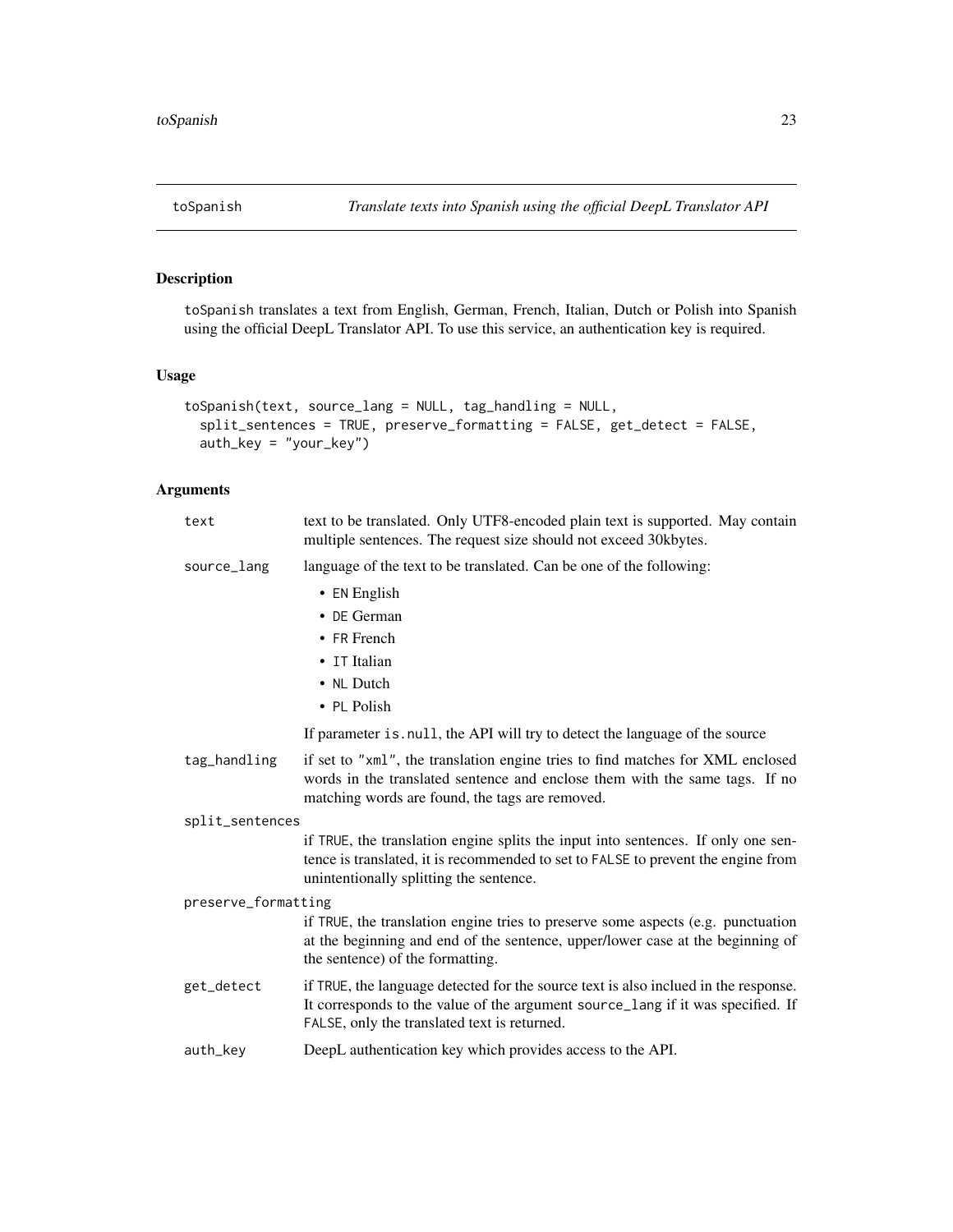#### <span id="page-23-0"></span>Details

To get an authentication key, you need to register for a DeepL Pro account ([https://www.deepl.](https://www.deepl.com/pro.html) [com/pro.html](https://www.deepl.com/pro.html)). This currently costs 20 euros per month and allows the translation of 1,000,000 characters per month (see <https://www.deepl.com/pro-pricing.html>).

#### Value

If get\_detect is set to FALSE a character vector containing the translation is returned. Otherwise, a data.frame (tibble::tibble) is returned with the following columns:

- translation the translated text.
- source\_lang detected or specified language of the input text.

#### References

[DeepL API documentations](https://www.deepl.com/api.html)

#### Examples

```
# Simple translation
toSpanish("Hallo Welt!", auth_key = "my_key")
```

```
# Customized translator applied to multiple strings
txt1 <- c("My name is Albert.", "I'm a physicist.", "I was born in 1879 in Ulm.")
translator1 <- function(t) toSpanish(text = t, auth_key = "x")
purrr::map_chr(txt1, translator1)
```

```
# Customized translator applied to multiple strings (with language detection response)
txt2 <- c("Je m'appelle Jean.", "Ich bin Arzt.", "I'm from Wales")
translator2 <- function(t) toSpanish(text = t, get_detect = T, auth_key = "x")
purrr::map_df(txt2, translator2)
```
toSpanish2 *Translate texts into Spanish using DeepL*

#### Description

toSpanish2 ranslates a text from English, German, French, Italian, Dutch or Polish into Spanish using the undocumented JSON-RPC DeepL API. No authentication key is required to use this service.

```
toSpanish2(text, source_lang = NULL, get_detect = FALSE)
```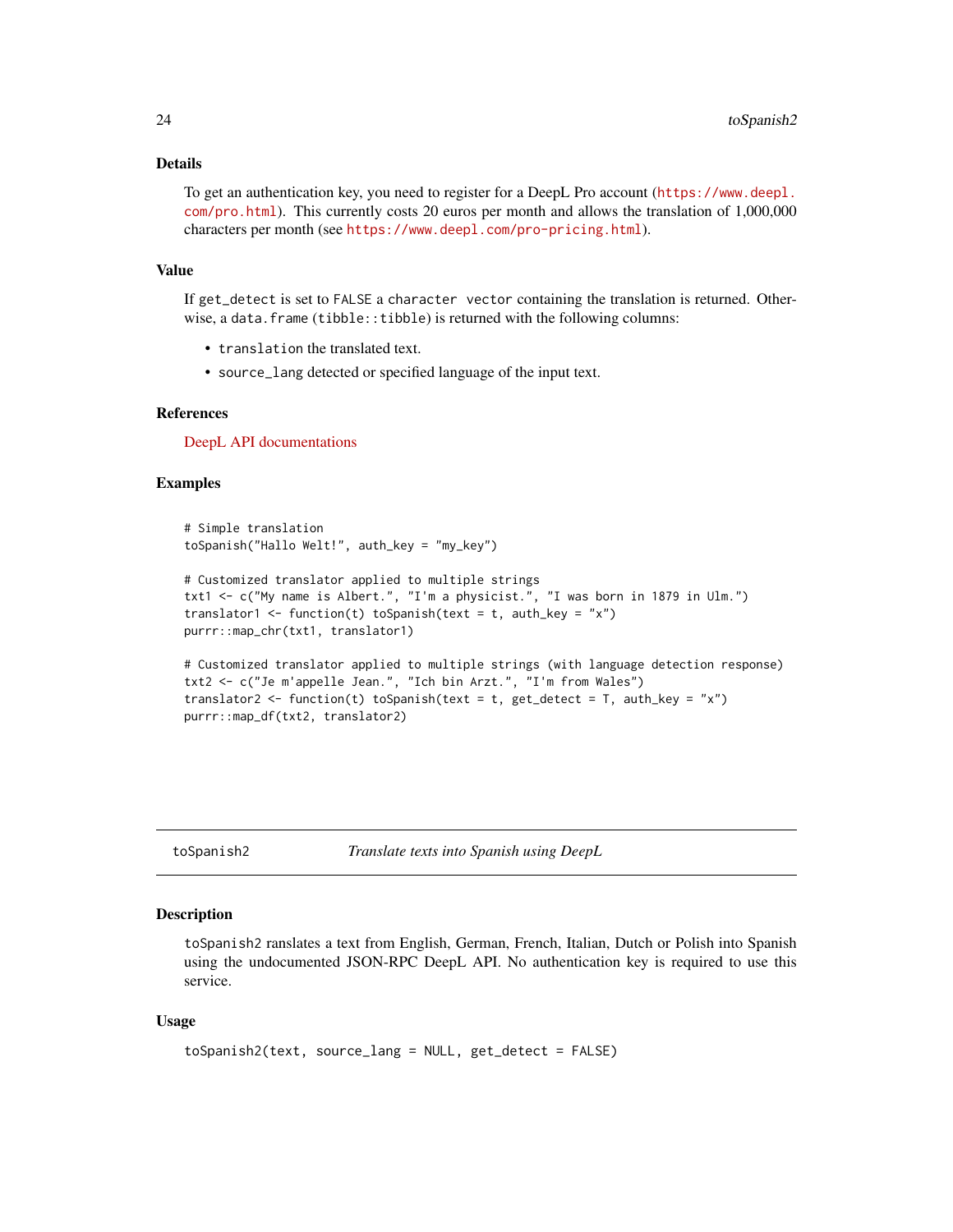## toSpanish2 25

## Arguments

| text        | text to be translated. Must not exceed 5000 characters. Only UTF8-encoded<br>plain text is supported. May contain multiple sentences.                                                                                  |
|-------------|------------------------------------------------------------------------------------------------------------------------------------------------------------------------------------------------------------------------|
| source_lang | language of the text to be translated. Can be one of the following:                                                                                                                                                    |
|             | $\bullet$ EN English                                                                                                                                                                                                   |
|             | $\bullet$ DE German                                                                                                                                                                                                    |
|             | • FR French                                                                                                                                                                                                            |
|             | • IT Italian                                                                                                                                                                                                           |
|             | • NL Dutch                                                                                                                                                                                                             |
|             | $\cdot$ PL Polish                                                                                                                                                                                                      |
|             | If parameter is null, the API will try to detect the language of the text.                                                                                                                                             |
| get_detect  | if TRUE, the language detected for the source text is also inclued in the response.<br>It corresponds to the value of the argument source lang if it was specified. If<br>FALSE, only the translated text is returned. |

## Value

If get\_detect is set to FALSE a character vector containing the translation is returned. Otherwise, a data.frame (tibble::tibble) is returned with the following columns:

- translation the translated text(s).
- source\_lang detected or specified language of the input text.

```
# Simple translation
toSpanish2("Hallo Welt!")
# Customized translator applied to multiple strings
txt1 <- c("My name is Albert.", "I'm a physicist.", "I was born in 1879 in Ulm.")
purrr::map_chr(txt1, toSpanish2)
# Customized translator applied to multiple strings (with language detection response)
txt2 <- c("Je m'appelle Jean.", "Ich bin Arzt.", "I'm from Wales")
translator2 <- function(t) toSpanish2(text = t, get_detect = T)
purrr::map_df(txt2, translator2)
```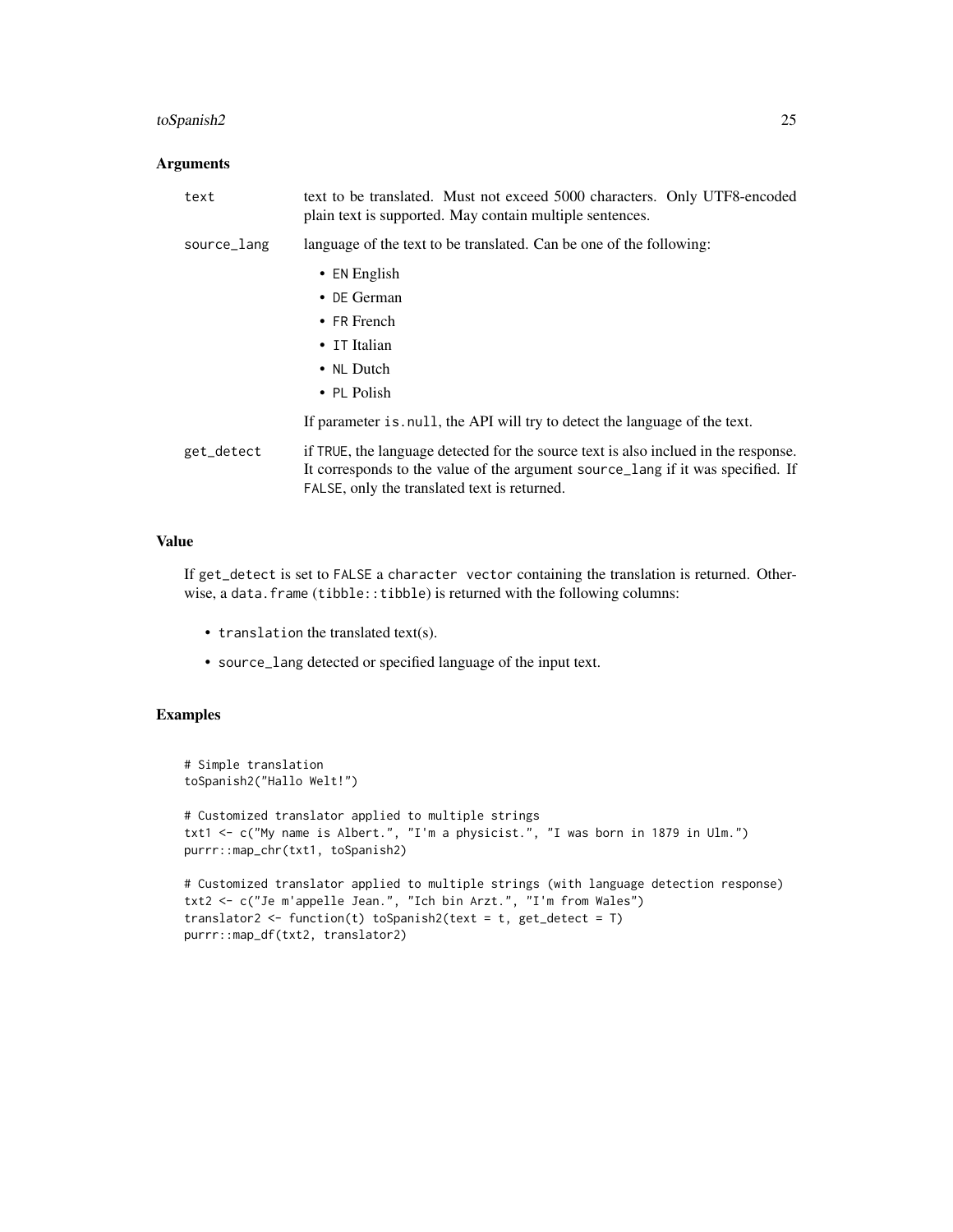translate2 translates texts between English, German, French, Spanish, Italian, Dutch and Polish using the official DeepL Translator API. To use this service, an authentication key is required.

## Usage

```
translate(text, source_lang = NULL, target_lang = "EN",
 tag_handling = NULL, split_sentences = TRUE,
 preserve_formatting = FALSE, get_detect = FALSE, auth_key = "your_key")
```

| text                | text to be translated. Only UTF8-encoded plain text is supported. May contain<br>multiple sentences. The request size should not exceed 30kbytes.                                                                      |
|---------------------|------------------------------------------------------------------------------------------------------------------------------------------------------------------------------------------------------------------------|
| source_lang         | language of the text to be translated (see below). If parameter is . null, the API<br>will try to detect the language of the source.                                                                                   |
| target_lang         | language into which to translate. Can be one of the following:                                                                                                                                                         |
|                     | $\bullet$ EN English                                                                                                                                                                                                   |
|                     | • DE German                                                                                                                                                                                                            |
|                     | • FR French                                                                                                                                                                                                            |
|                     | • ES Spanish                                                                                                                                                                                                           |
|                     | • IT Italian                                                                                                                                                                                                           |
|                     | • NL Dutch                                                                                                                                                                                                             |
|                     | • PL Polish                                                                                                                                                                                                            |
| tag_handling        | if set to "xml", the translation engine tries to find matches for XML enclosed<br>words in the translated sentence and enclose them with the same tags. If no<br>matching words are found, the tags are removed.       |
| split_sentences     |                                                                                                                                                                                                                        |
|                     | if TRUE, the translation engine splits the input into sentences. If only one sen-<br>tence is translated, it is recommended to set to FALSE to prevent the engine from<br>unintentionally splitting the sentence.      |
| preserve_formatting |                                                                                                                                                                                                                        |
|                     | if TRUE, the translation engine tries to preserve some aspects (e.g. punctuation<br>at the beginning and end of the sentence, upper/lower case at the beginning of<br>the sentence) of the formatting.                 |
| get_detect          | if TRUE, the language detected for the source text is also inclued in the response.<br>It corresponds to the value of the argument source_lang if it was specified. If<br>FALSE, only the translated text is returned. |
| auth_key            | DeepLauthentication key which provides access to the API.                                                                                                                                                              |
|                     |                                                                                                                                                                                                                        |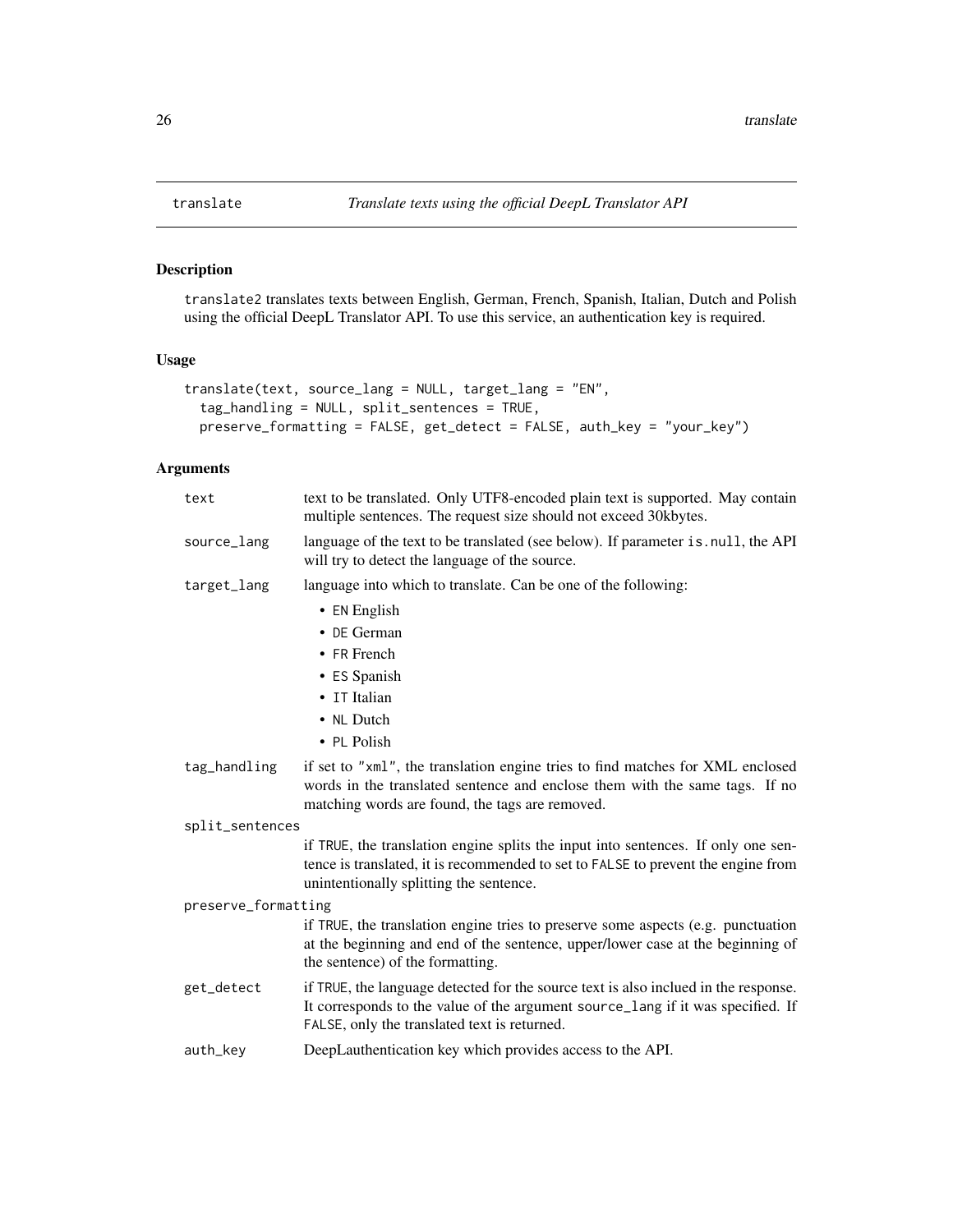#### <span id="page-26-0"></span>translate2 27 27

## Details

To get an authentication key, you need to register for a DeepL Pro account ([https://www.deepl.](https://www.deepl.com/pro.html) [com/pro.html](https://www.deepl.com/pro.html)). This currently costs 20 euros per month and allows the translation of 1,000,000 characters per month (see <https://www.deepl.com/pro-pricing.html>).

#### Value

If get\_detect is set to FALSE a character vector containing the translation is returned. Otherwise, a data.frame (tibble::tibble) is returned with the following columns:

- translation the translated text.
- source\_lang detected or specified language of the input text.

## References

[DeepL API documentations](https://www.deepl.com/api.html)

#### Examples

```
# Simple translation
translate("Hallo Welt!", target_lang = "EN", auth_key = "my_key")
# Customized translator applied to multiple strings
```

```
txt1 <- c("Mein Name ist Albert.", "Ich bin Physiker.", "Ich wurde 1879 in Ulm geboren.")
translator1 <- function(t) translate(text = t, target_lang = "FR", auth_key = "x")
purrr::map_chr(txt1, translator1)
```

```
# Customized translator applied to multiple strings (with language detection response)
txt2 <- c("My name is Fred.", "Je suis médecin.", "Ich komme aus der Schweiz.")
translator2 <- function(t) translate(text = t, target_lang = "ES", get_detect = T, auth_key = "x")
purrr::map_df(txt2, translator2)
```
translate2 *Translate texts using DeepL*

## Description

translate2 translates texts between English, German, French, Spanish, Italian, Dutch and Polish using the undocumented JSON-RPC DeepL API. No authentication key is required to use this service.

```
translate2(text, source_lang = NULL, target_lang = "EN",
  get_detect = FALSE)
```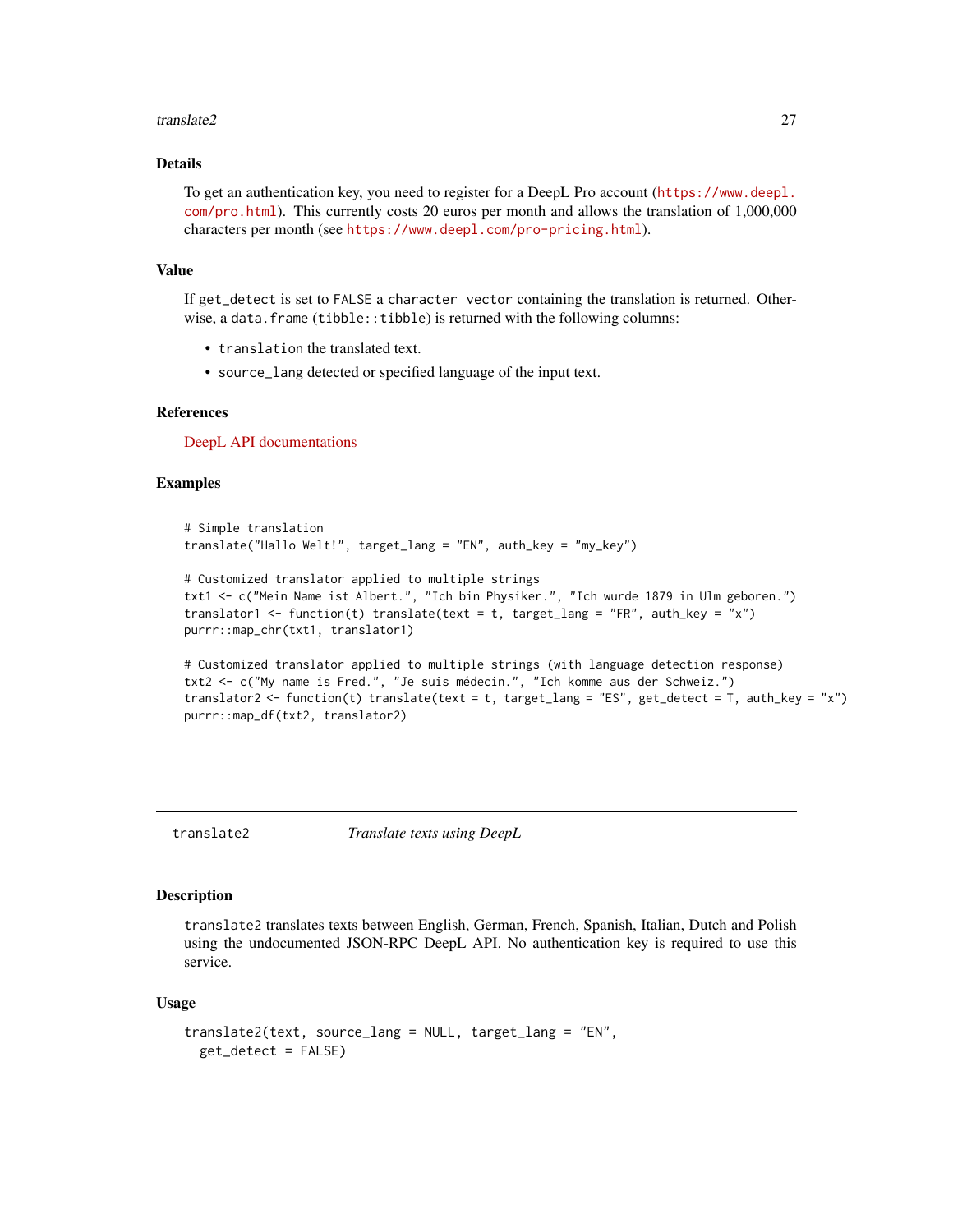### Arguments

| text        | text to be translated. Must not exceed 5000 characters. Only UTF8-encoded<br>plain text is supported. May contain multiple sentences.                                                                                  |
|-------------|------------------------------------------------------------------------------------------------------------------------------------------------------------------------------------------------------------------------|
| source_lang | language of the text to be translated (see below). If parameter is null, the API<br>will try to detect the language of the source.                                                                                     |
| target_lang | language into which to translate. Can be one of the following:                                                                                                                                                         |
|             | $\bullet$ EN English                                                                                                                                                                                                   |
|             | $\bullet$ DE German                                                                                                                                                                                                    |
|             | $\bullet$ FR French                                                                                                                                                                                                    |
|             | • ES Spanish                                                                                                                                                                                                           |
|             | • IT Italian                                                                                                                                                                                                           |
|             | • NL Dutch                                                                                                                                                                                                             |
|             | $\cdot$ PL Polish                                                                                                                                                                                                      |
| get_detect  | if TRUE, the language detected for the source text is also inclued in the response.<br>It corresponds to the value of the argument source lang if it was specified. If<br>FALSE, only the translated text is returned. |

## Value

If get\_detect is set to FALSE a character vector containing the translation is returned. Otherwise, a data.frame (tibble::tibble) is returned with the following columns:

- translation the translated text(s).
- source\_lang detected or specified language of the input text.

```
# Simple translation
translate2("Hallo Welt!", target_lang = "EN")
# Customized translator applied to multiple strings
txt1 <- c("Mein Name ist Albert.", "Ich bin Physiker.", "Ich wurde 1879 in Ulm geboren.")
translator1 <- function(t) translate2(text = t, target_lang = "FR")
purrr::map_chr(txt1, translator1)
# Customized translator applied to multiple strings (with language detection response)
```

```
txt2 <- c("My name is Fred.", "Je suis médecin.", "Ich komme aus der Schweiz.")
translator2 <- function(t) translate2(text = t, target_lang = "ES", get_detect = T)
purrr::map_df(txt2, translator2)
```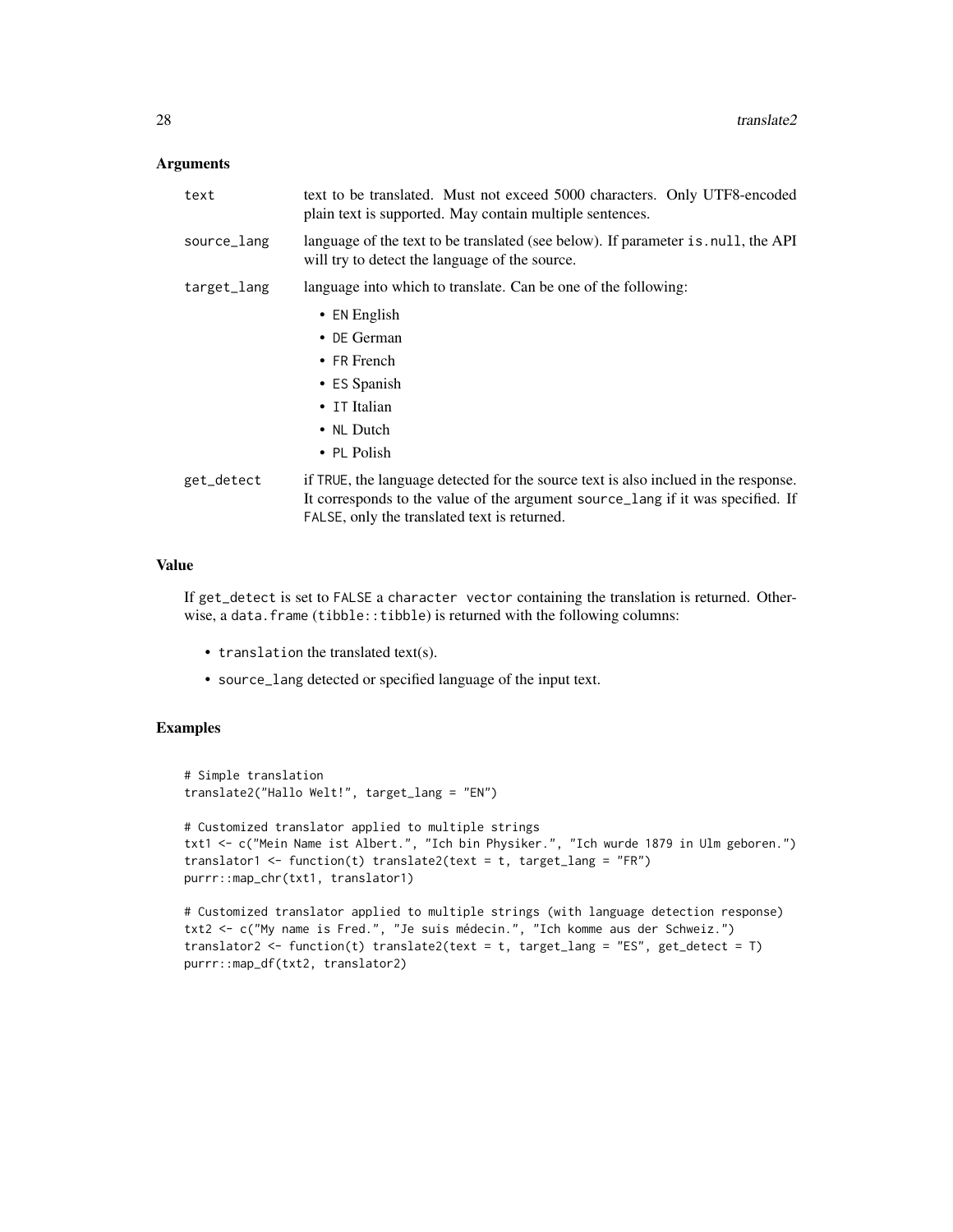<span id="page-28-0"></span>

usage returns the character usage and the configured limit for the current period of a DeepL Pro Account.

#### Usage

```
usage(auth_key = "your_key")
```
## Arguments

auth\_key authentication key of the corresponding DeepL Pro account.

## Details

To get an authentication key, you need to register for a DeepL Pro account ([https://www.deepl.](https://www.deepl.com/pro.html) [com/pro.html](https://www.deepl.com/pro.html)). This currently costs 20 euros per month and allows the translation of 1,000,000 characters per month (see <https://www.deepl.com/pro-pricing.html>).

## References

[DeepL API documentations](https://www.deepl.com/api.html)

## Examples

# Simple translation usage(auth\_key = "my\_key")